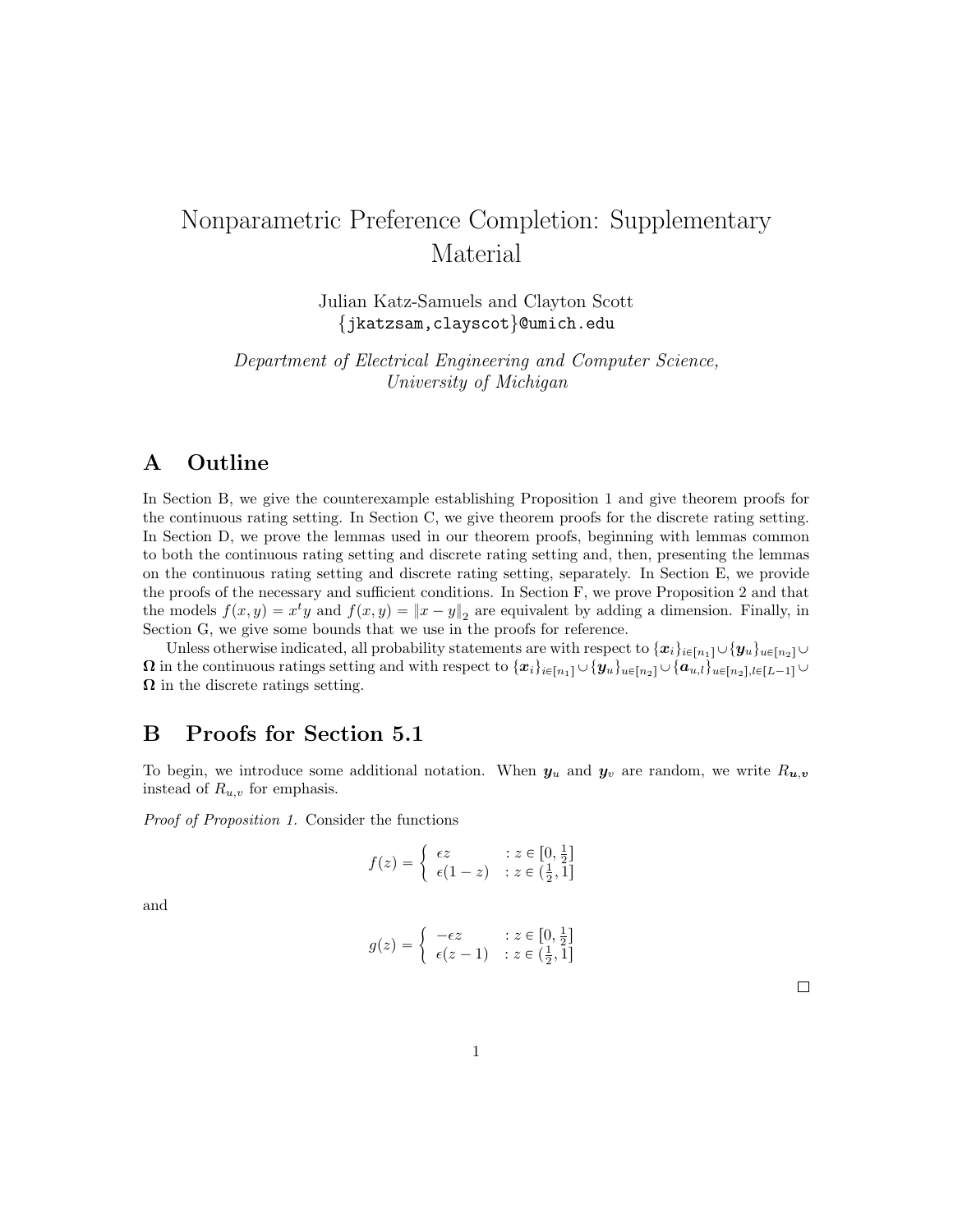Next, we analyze Pairwise-Rank (PR), bounding the probability that Pairwise-Rank cannot distinguish between items i and j when  $|f(x_i, y_u) - f(x_j, y_u)| > \epsilon$ , i.e., the event

$$
D_{u,i,j}^{\epsilon} := \{f(\boldsymbol{x}_i, \boldsymbol{y}_u) + \epsilon < f(\boldsymbol{x}_j, \boldsymbol{y}_u)\} \cap \{\text{PR}(u,i,j,\beta,k) = 1)\})
$$
\n
$$
\cup \{f(\boldsymbol{x}_i, \boldsymbol{y}_u) > f(\boldsymbol{x}_j, \boldsymbol{y}_u) + \epsilon\} \cap \{\text{PR}(u,i,j,\beta,k) = 0\}).
$$

<span id="page-1-0"></span>**Theorem B.1.** Suppose  $\forall u \in [n_2], g_u(z)$  is strictly increasing. Let  $\epsilon, \delta > 0$  and  $\eta \in (0, \frac{\epsilon}{2})$ . Suppose that almost every  $y \in \mathcal{Y}$  is  $\left(\frac{\epsilon}{2}, \delta\right)$ -discriminative. Let r be a positive nondecreasing function such that  $r(\frac{\epsilon}{2}) \geq \delta$  and  $r(\eta) < \frac{\delta}{2}$ . Suppose that almost every  $y \in \mathcal{Y}$  is r-discerning. Let  $0 < \alpha < \frac{1}{2}$ . If  $p \geqslant \max(n_1^{-\frac{1}{2}+\alpha}, n_2^{-\frac{1}{2}+\alpha})$ ,  $n_1p^2 \geqslant 16$ , and  $n_2$  is sufficiently large, for all  $u \in [n_2]$  and  $i \neq j \in [n_1]$ , the output of Pairwise-Rank with  $k = 1$  and  $\beta = \frac{p^2 n_1}{2}$  is such that

$$
\Pr_{\{\boldsymbol{x}_i\},\{\boldsymbol{y}_u\},\Omega}(D_{u,i,j}^{\epsilon}) \leq 2 \exp(-\frac{(n_2-1)p^2}{12}) + (n_2-1)\exp(-\frac{n_1p^2}{8}) + \exp(-(\frac{(n_2-1)p^2}{2})\tau(\eta)) + 3(n_2-1)p^2 \exp(-\frac{\delta^2 n_1p^2}{20}).
$$

The structure of the proof of Theorem [B.1](#page-1-0) is similar to the proof of Theorem 1 from [Lee et al.](#page-20-1) [\(2016\)](#page-20-1). The lemmas are distinct, however.

*Proof of Theorem [B.1.](#page-1-0)* Fix  $u \in [n_2], i, j \in [n_1]$  such that  $i \neq j$ . Define:

$$
W_u^{i,j}(\beta) = \{ v \in [n_2] : |N(u, v)| \ge \beta, (i, v), (j, v) \in \Omega \}.
$$

Further, define the events:

$$
A = \{ |W_u^{i,j}(\beta)| \in \left[\frac{(n_2 - 1)p^2}{2}, \frac{3(n_2 - 1)p^2}{2}\right] \},\
$$
  

$$
B = \{ \max_{v \in W_u^{i,j}(\beta)} \rho(\mathbf{y}_u, \mathbf{y}_v) \ge 1 - \frac{\delta}{2} \},\
$$
  

$$
C = \{ |R_{uv} - \rho(\mathbf{y}_u, \mathbf{y}_v)| \le \frac{\delta}{4}, \forall v \in W_u^{i,j}(\beta) \}.
$$

By several applications of the law of total probability, we have that

$$
\Pr(D_{u,i,j}^{\epsilon}) = \Pr(D_{u,i,j}^{\epsilon}|A, B, C) \Pr(A, B, C) + \Pr(D_{u,i,j}^{\epsilon}|(A \cap B \cap C)^{c}) \Pr((A \cap B \cap C)^{c})
$$
  
\$\leq\$ 
$$
\Pr(D_{u,i,j}^{\epsilon}|A, B, C) + \Pr(A^{c}) + \Pr((A \cap B \cap C)^{c}|A)
$$
  
\$\leq\$ 
$$
\Pr(D_{u,i,j}^{\epsilon}|A, B, C) + \Pr(A^{c}) + \Pr(B^{c}|A) + \Pr(C^{c}|A, B).
$$

We will upper bound each term in the above bound. By Lemma [D.7,](#page-11-0)  $Pr(D_{u,i,j}^{\epsilon}|A, B, C) = 0$ . Setting  $\lambda = \frac{1}{2}$  in Lemma [D.1](#page-7-1) yields that

$$
\Pr(A^c) = \Pr(|W_u^{i,j}(\beta)| \notin \left[\frac{(n_2 - 1)p^2}{2}, \frac{3(n_2 - 1)p^2}{2}\right])
$$
  
\$\leq 2 \exp(-\frac{(n\_2 - 1)p^2}{12}) + (n\_2 - 1) \exp(-\frac{n\_1p^2}{8}).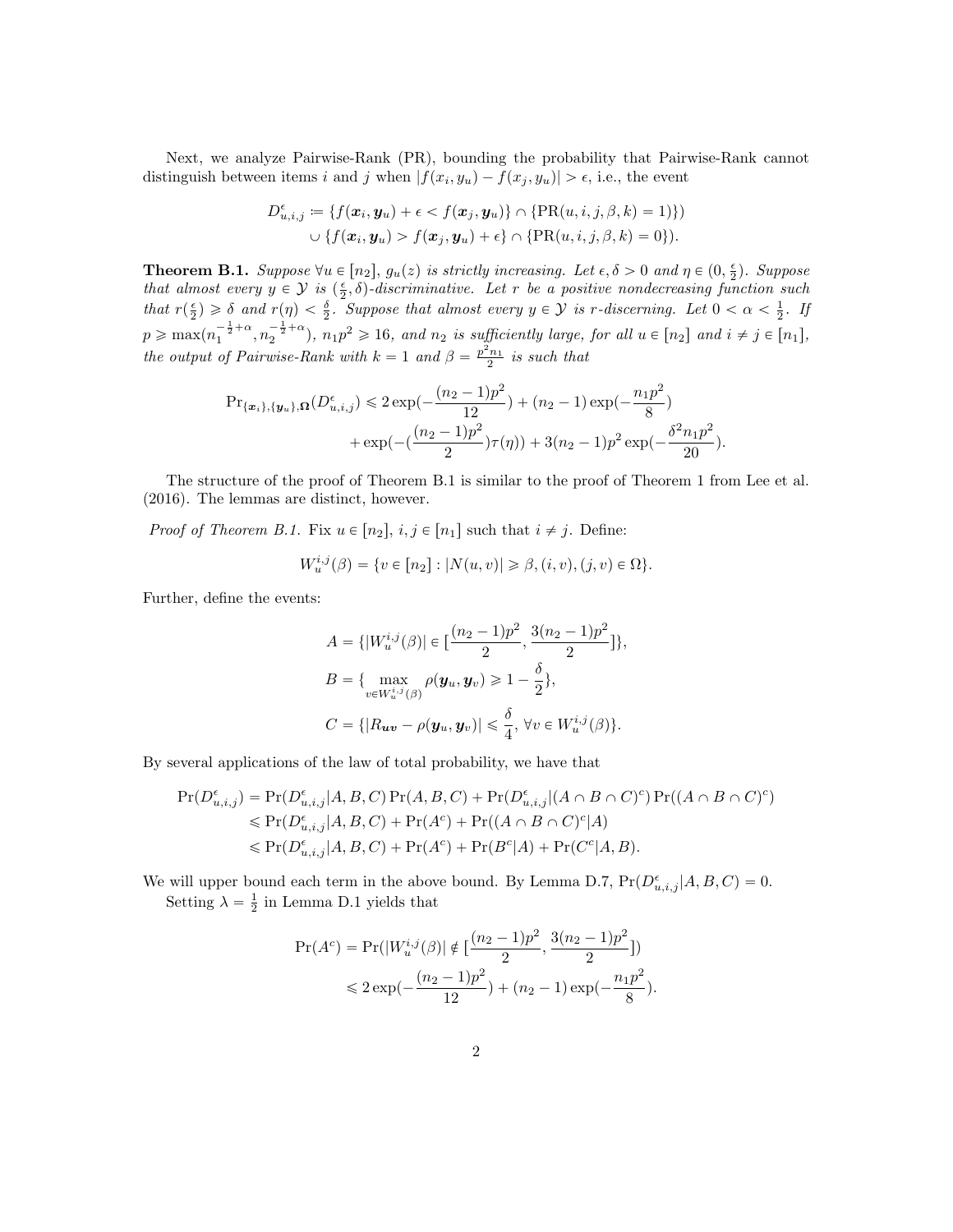Lemma [D.5](#page-10-0) yields that

$$
\Pr(B^c|A) = \Pr(\max_{v \in W_u^{i,j}(\beta)} \rho(\boldsymbol{y}_u, \boldsymbol{y}_v) < 1 - \frac{\delta}{2}|A) \leqslant \Pr(\max_{v \in W_u^{i,j}(\beta)} \rho(\boldsymbol{y}_u, \boldsymbol{y}_v) < 1 - r(\eta)|A)
$$

$$
\leqslant \left[1 - \tau(\eta)\right]^{\frac{(n_2 - 1)p^2}{2}} \tag{1}
$$

<span id="page-2-0"></span>
$$
\leqslant \exp\left(-\left(\frac{(n_2-1)p^2}{2}\right)\tau(\eta)\right). \tag{2}
$$

Line [\(1\)](#page-2-0) follows by Lemma [D.5](#page-10-0) since conditional on A,  $W_u^{i,j}(\beta) \geq \frac{(n_1-1)p^2}{2}$  $\frac{(-1)p^-}{2}$  and line [\(2\)](#page-2-1) follows by the inequality  $1 - x \leq \exp(-x)$ . Since by hypothesis  $\alpha \in (0, \frac{1}{2})$  is fixed such that  $p \ge \max(n_1^{-\frac{1}{2}+\alpha}, n_2^{-\frac{1}{2}+\alpha})$ , there exists a sufficiently large  $n_2$  such that line [\(2\)](#page-2-1) is less than  $\frac{1}{2}$ . Then, by Bayes rule, the union bound, and Lemma [D.6,](#page-10-1)

$$
\Pr(C^c|A, B) \le \frac{\Pr(C^c|A)}{\Pr(B|A)} \le 2\Pr(C^c|A)
$$
  
=  $2\Pr(\exists v \in W_u^{i,j}(\beta), |R_{uv} - \rho(\mathbf{y}_u, \mathbf{y}_v)| > \frac{\delta}{4}|A)$   
 $\le 3(n_2 - 1)p^2 \exp(-\frac{\delta^2}{4} \left\lfloor \frac{\beta}{2} \right\rfloor)$   
=  $3(n_2 - 1)p^2 \exp(-\frac{\delta^2}{4} \left\lfloor \frac{n_1p^2}{4} \right\rfloor)$   
 $\le 3(n_2 - 1)p^2 \exp(-\frac{\delta^2 n_1p^2}{20})$ 

where the last line follows because  $n_1p^2 \geq 16$  and  $\forall x \geq 16$ ,  $\left\lfloor \frac{x}{4} \right\rfloor$  $\geq \frac{x}{5}$ . Putting it all together, we have

$$
\Pr(D_{u,i,j}^{\epsilon}) \leq 2 \exp(-\frac{(n_2 - 1)p^2}{12}) + (n_2 - 1) \exp(-\frac{n_1 p^2}{8}) + \exp(-(\frac{(n_2 - 1)p^2}{2})\tau(\eta)) + 3(n_2 - 1)p^2 \exp(-\frac{\delta^2 n_1 p^2}{20})
$$

<span id="page-2-1"></span> $\Box$ 

*Proof of Theorem [1.](#page-0-1)* For any  $u \in [n_2], i \neq j \in [n_1]$ , define the event

$$
\text{Error}_{u,i,j}^{\epsilon} = (\{f(\boldsymbol{x}_i, \boldsymbol{y}_u) + \epsilon < f(\boldsymbol{x}_j, \boldsymbol{y}_u)\} \cap \{A_{u,i,j} = 1\})
$$
\n
$$
\cup (\{f(\boldsymbol{x}_i, \boldsymbol{y}_u) > f(\boldsymbol{x}_j, \boldsymbol{y}_u) + \epsilon\} \cap \{A_{u,i,j} = 0\}).
$$

Suppose that there exists  $u \in [n_2]$  and distinct  $i, j \in [n_1]$  such that  $\text{Error}_{u,i,j}^{\epsilon}$  occurs. Without loss of generality suppose that  $f(x_i, y_u) + \epsilon < f(x_j, y_u)$ , and  $A_{u,i,j} = 1$ . Then, inspection of the Multi-Rank algorithm reveals that  $1 = A_{u,i,j} = \text{Pairwise-Rank}(u, i, j, \beta, k)$ . Thus,  $D_{u,i,j}^{\epsilon}$  occurs.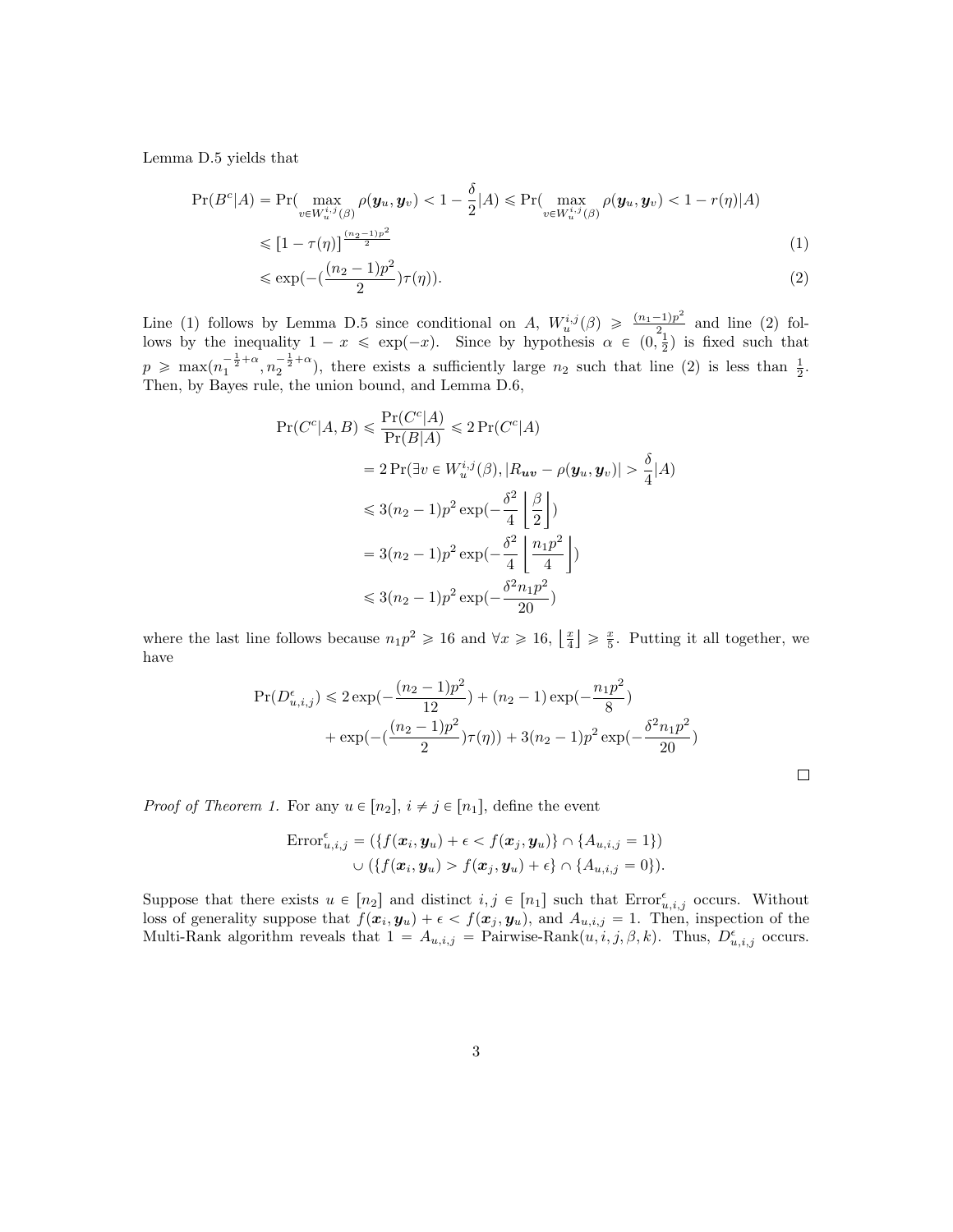Therefore, by Theorem [C.1](#page-4-0) and the union bound,

$$
\begin{split} \Pr(\exists u \in [n_2], i \neq j \in [n_1] \text{ s.t. } \text{Error}_{u,i,j}^{\epsilon}) \\ &\leqslant \Pr(\exists u \in [n_2], i \neq j \in [n_1] \text{ s.t. } D_{u,i,j}^{\epsilon}) \\ &\leqslant n_2 {n_1 \choose 2} [2 \exp(-\frac{(n_2-1)p^2}{12}) + (n_2-1) \exp(-\frac{n_1p^2}{8}) \\ &+ \exp(-(\frac{(n_2-1)p^2}{2})\tau(\eta)) + 3(n_2-1)p^2 \exp(-\frac{\delta^2 n_1 p^2}{20})]. \end{split}
$$

Now, suppose that  $\forall u \in [n_2]$  and  $i, j \in [n_1]$  such that  $i \neq j$ ,  $(\text{Error}_{u,i,j}^{\epsilon})^c$  occurs. Then, by Lemma [D.2,](#page-8-0)  $\hat{\sigma} = (\hat{\sigma}_1, \ldots, \hat{\sigma}_{n_2})$  with  $\hat{\sigma}_u = \text{Copeland}(A_{u, \ldots})$  satisfies  $dis_{2\epsilon}(\hat{\sigma}, H) = 0$ .  $\Box$ 

Proof of Corollary [1.](#page-0-1) Ignoring constants, the two dominant terms in the bound in Theorem [1](#page-0-1) are of the form  $n_1^2 n_2 \exp(-n_2 p^2)$  and  $n_1^2 n_2^2 \exp(-n_1 p^2)$ . Then, under the conditions of Theorem [B.1,](#page-1-0) as  $n_2 \leftarrow \infty$ 

$$
n_1^2 n_2 \exp(-n_2 p^2) \le \exp(2 \log(n_1) + \log(n_2) - n_2^{2\alpha})
$$
  
 
$$
\le \exp((1 + 2C_1) \log(n_2) - n_2^{2\alpha}) \longrightarrow 0.
$$

Now, observe that

$$
n_1^2 n_2^2 \exp(-n_1 p^2) = \exp(2\log(n_2) + 2\log(n_1) - n_1 p^2)
$$
  
\$\le \exp(2\log(n\_2) + 2\log(n\_1) - n\_1^{2\alpha})\$  
\$\le \exp(4\max(\log(n\_2), \log(n\_1)) - n\_1^{2\alpha})\$

Suppose that  $n_1 \ge n_2$ . Then, clearly, the limit of the RHS as  $n_2 \longrightarrow \infty$  is 0. Now, suppose that  $n_1 < n_2$ . Then, if  $C_2^{2\alpha} > 4$ , then as  $n_2 \longrightarrow \infty$ ,

$$
n_2^2 n_1^2 \exp(-n_1 p^2) \le \exp(4 \log(n_2) - n_1^{2\alpha})
$$
  

$$
\le \exp([4 - C_2^{2\alpha}] \log(n_2)) \longrightarrow 0.
$$

# <span id="page-3-0"></span>C Proofs for Section [5.2](#page-0-1)

To begin, because the model for the discrete ratings section is different, we introduce new notation in the interest of clarity. Fix  $y_u, y_v \in \mathcal{Y}$ . Define

$$
\rho'(y_u,y_v) = \mathrm{Pr}_{\mathbf{g}_u,\mathbf{g}_v,\mathbf{x}_s,\mathbf{x}_t}[\mathbf{g}_u(f(\mathbf{x}_s,y_u))-\mathbf{g}_u(f(\mathbf{x}_t,y_u))][\mathbf{g}_v(f(\mathbf{x}_s,y_v))-\mathbf{g}_v(f(\mathbf{x}_t,y_v))]\geq 0).
$$

Note that in this setting, the meaning of  $(\epsilon, \delta)$ -discriminative is slightly different.

**Definition C.1.** Fix  $y \in \mathcal{Y}$ . Let  $\epsilon, \delta > 0$ . We say that y is  $(\epsilon, \delta)$ -discriminative if  $z \in B_{\epsilon}(y)^{c}$ implies that  $\rho'(y, z) < 1 - \delta$ .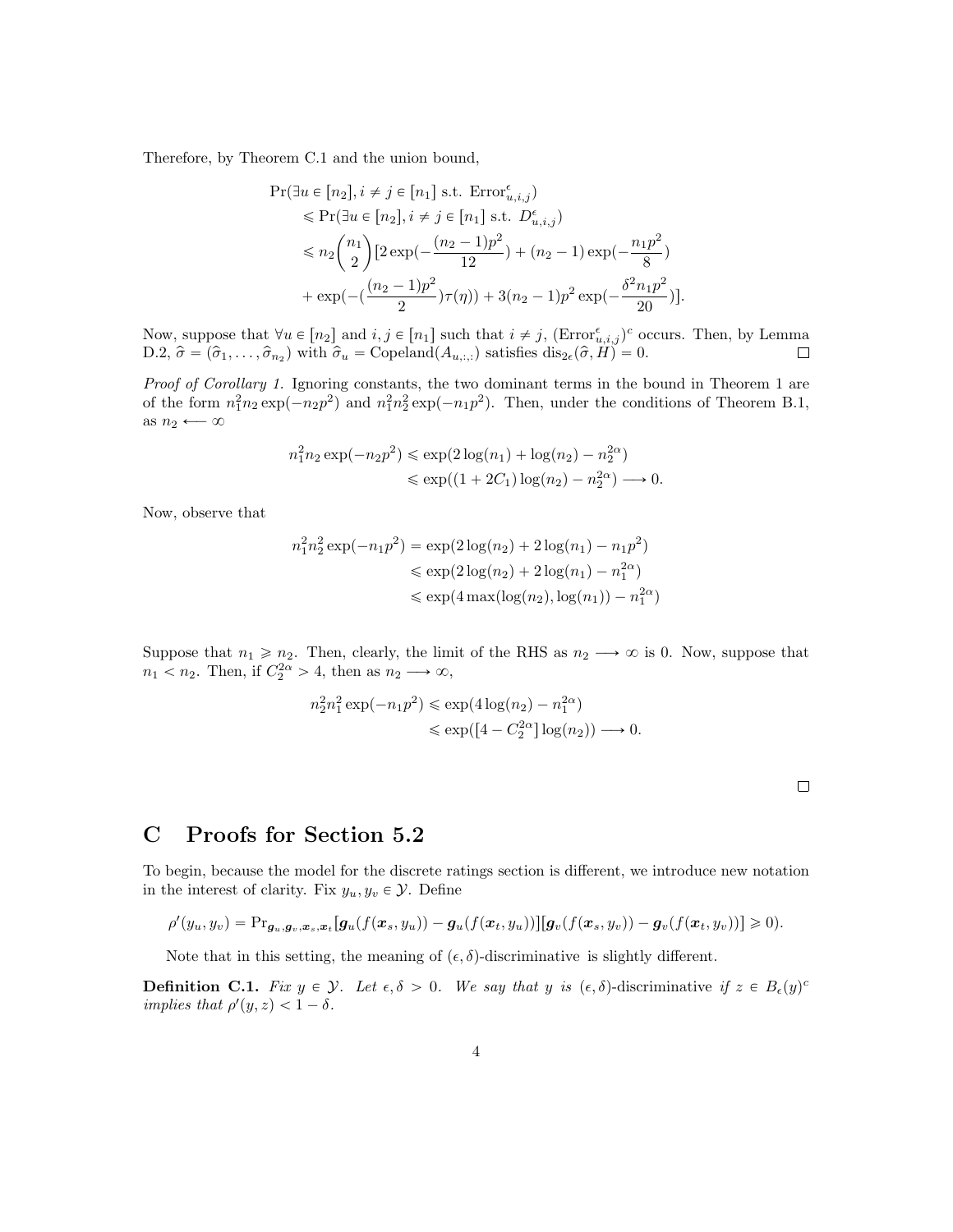In a sense, the notion requires in addition that the distribution of the monotonic functions reveals some differences in the preferences of the users.

Unless otherwise indicated, all probability statements are with respect to  $\{x_i\}_{i\in[n_1]}\cup\{y_u\}_{u\in[n_2]}\cup\{y_u\}_{u\in[n_2]}$  $\{\boldsymbol{a}_{u,l}\}_{u\in[n_2],l\in[L-1]} \cup \boldsymbol{\Omega}$ . Next, we prove a theorem that is analogous to Theorem [B.1.](#page-1-0) Recall the notation:

$$
D_{u,i,j}^{\epsilon} \coloneqq (\{f(\boldsymbol{x}_i, \boldsymbol{y}_u) + \epsilon < f(\boldsymbol{x}_j, \boldsymbol{y}_u)\} \cap \{\text{PR}(u,i,j,\beta,k) = 1)\})
$$
\n
$$
\cup \left(\{f(\boldsymbol{x}_i, \boldsymbol{y}_u) > f(\boldsymbol{x}_j, \boldsymbol{y}_u) + \epsilon\} \cap \{\text{PR}(u,i,j,\beta,k) = 0\}\right).
$$

<span id="page-4-0"></span>**Theorem C.1.** Let  $\epsilon, \delta > 0$  and  $\eta \in (0, \frac{\epsilon}{4})$ . Suppose that  $\mathcal{P}_{\mathcal{G}}$  is diverse and that almost every  $y \in \mathcal{Y}$ is  $(\frac{\epsilon}{4}, \delta)$ -discriminative. Let r be a positive nondecreasing function such that  $r(\frac{\epsilon}{4}) \geq \delta$  and  $r(\eta) < \frac{\delta}{2}$ . Suppose that almost every  $y \in \mathcal{Y}$  is r-discerning. Let  $\frac{1}{2} > \alpha > \alpha' > 0$ . If  $p \ge \max(n_1^{-\frac{1}{2} + \alpha}, n_2^{-\frac{1}{2} + \alpha})$ ,  $n_1p^2 \geqslant 16$ ,  $n_1 \geqslant C_1 \log(n_2)^{\frac{1}{2\alpha}}$  for some suitable universal constant  $C_1$ , and  $n_2$  is sufficiently large, for all  $u \in [n_2]$  and  $i \neq j \in [n_1]$ , the output of Pairwise-Rank with  $k = n_2^{\alpha'}$  and  $\beta = \frac{p^2 n_1}{2}$  is such that

$$
\Pr_{\{\boldsymbol{x}_{i}\},\{\boldsymbol{y}_{u}\},\{\boldsymbol{a}_{u,l}\},\Omega}(D_{u,i,j}^{\epsilon}) \leq 2 \exp\left(-\frac{(n_{2}-1)p^{2}}{12}\right) + (n_{2}-1) \exp\left(-\frac{n_{1}p^{2}}{8}\right) + 2 \exp\left(-\gamma\left(\frac{\epsilon}{4}\right)k\right) + \frac{1}{1-r\left(\frac{\epsilon}{2}\right)} \left[3(n_{2}-1)p^{2} \exp\left(-\frac{\delta^{2}n_{1}p^{2}}{20}\right) + \exp\left([1-\kappa\left(\frac{\epsilon}{2}\right)+\tau(\eta)+\log\left(\frac{3(n_{2}-1)p^{2}}{2}\right)\right]k - k \log(k) - \tau(\eta)\frac{(n_{2}-1)p^{2}}{2}\right)].
$$

*Proof of Theorem [C.1.](#page-4-0)* Fix  $u \in [n_2], i, j \in [n_1]$  such that  $i \neq j$ . Define:

$$
W_u^{i,j}(\beta) = \{ v \in [n_2] : |N(u,v)| \geq \beta, (i,v), (j,v) \in \Omega \}.
$$

Further, define the events:

$$
A = \{ |W_u^{i,j}(\beta)| \in \left[\frac{(n_2 - 1)p^2}{2}, \frac{3(n_2 - 1)p^2}{2}\right] \},\
$$
  
\n
$$
B = \{ \max_{v \in W_u^{i,j}(\beta)}^{(k)} \rho'(y_u, y_v) \ge 1 - \frac{\delta}{2} \},\
$$
  
\n
$$
C = \{ |R_{uv} - \rho'(y_u, y_v)| \le \frac{\delta}{4}, \forall v \in W_u^{i,j}(\beta) \}
$$
  
\n
$$
E = \{ |f(x_i, y_u) - f(x_j, y_u)| > \epsilon \}
$$
  
\n
$$
M = \{ \exists v \in W_u^{i,j}(\beta) \text{ s.t. } \rho'(y_u, y_v) \ge 1 - \frac{\delta}{2} \text{ and } \exists l \in [L - 1] \text{ s.t. } \mathbf{a}_{v,l} \in (f(x_j, y_v), f(x_i, y_v)) \}
$$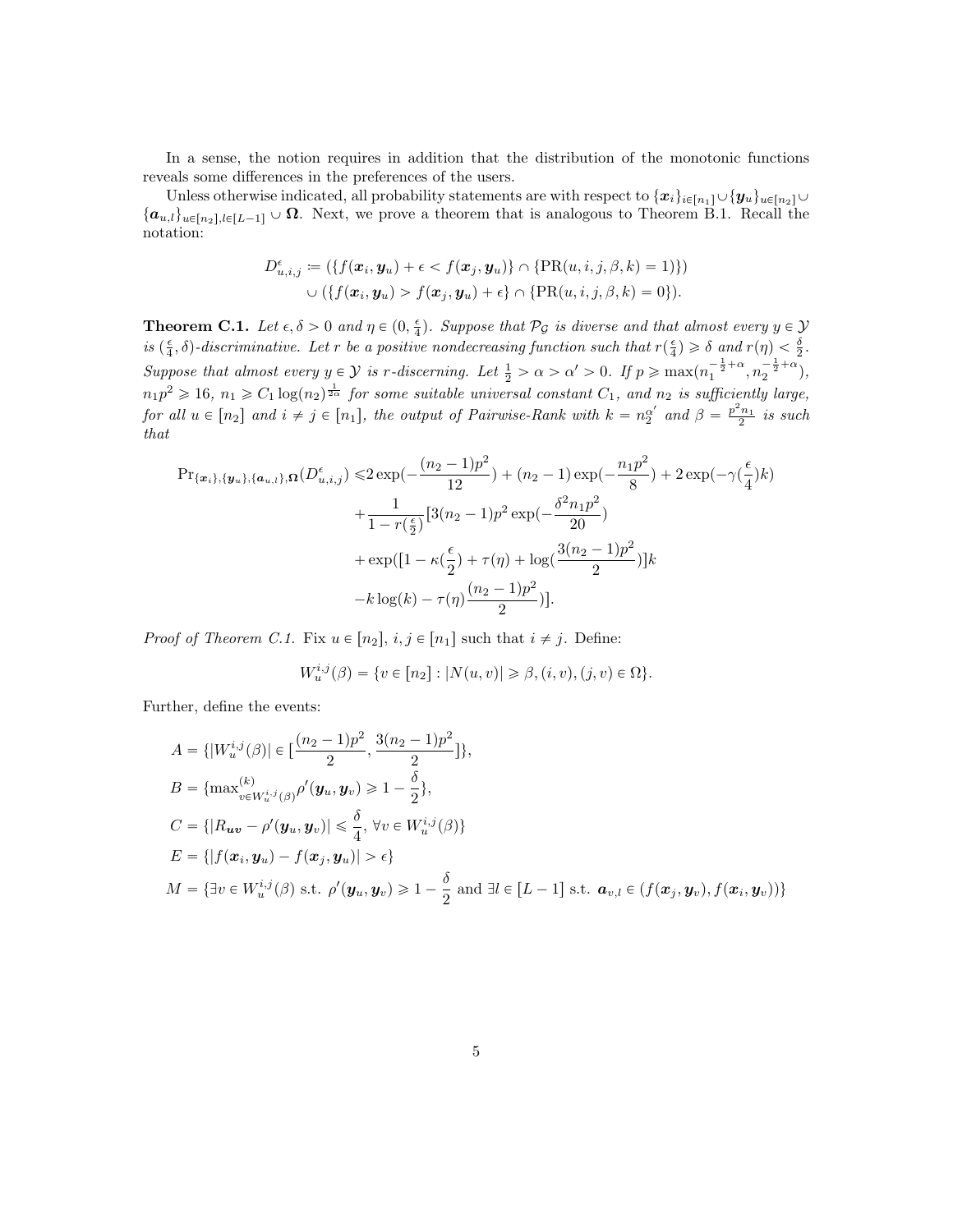By several applications of the law of total probability, we have that

$$
\Pr(D_{u,i,j}^{\epsilon}) \leq \Pr(D_{u,i,j}^{\epsilon}|E) + \Pr(D_{u,i,j}^{\epsilon}|E^{c})
$$
  
=  $\Pr(D_{u,i,j}^{\epsilon}|E)$   

$$
\leq \Pr(D_{u,i,j}^{\epsilon}|A, B, C, M, E) + \Pr(A^{c}|E) + \Pr(B^{c}|A, E)
$$
  
+  $\Pr(C^{c}|A, B, E) + \Pr(M^{c}|A, B, C, E)$   
=  $\Pr(D_{u,i,j}^{\epsilon}|A, B, C, M, E) + \Pr(A^{c}) + \Pr(B^{c}|A, E)$  (3)  
+  $\Pr(C^{c}|A, B, E) + \Pr(M^{c}|A, B, C, E)$ 

Line [\(3\)](#page-5-0) follows from the independence of  $\Omega$  from  $\{x_s\}_{s\in[n_1]}$  and  $\{y_v\}_{v\in[n_2]}$ . We will bound each term in the above upper bound. By Lemma [D.12,](#page-15-0)

<span id="page-5-4"></span><span id="page-5-0"></span>
$$
Pr(D_{u,i,j}^{\epsilon}|A, B, C, M, E) = 0.
$$
\n(4)

Setting  $\lambda = \frac{1}{2}$  in Lemma [D.1](#page-7-1) yields that

$$
\Pr(A^c) = \Pr(|W_u^{i,j}(\beta)| \notin \left[\frac{(n_2 - 1)p^2}{2}, \frac{3(n_2 - 1)p^2}{2}\right])
$$
  
\$\leq 2 \exp(-\frac{(n\_2 - 1)p^2}{12}) + (n\_2 - 1) \exp(-\frac{n\_1p^2}{8}).\$ (5)

Next, we bound  $Pr(B^c|A, E)$ . By Bayes theorem,

$$
Pr(Bc|A, E) \le \frac{Pr(Bc|A)}{Pr(E|A)}
$$
  
= 
$$
\frac{Pr(Bc|A)}{Pr(E)}
$$
 (6)

<span id="page-5-5"></span><span id="page-5-3"></span><span id="page-5-2"></span><span id="page-5-1"></span>
$$
<\frac{\Pr(B^c|A)}{1 - r\left(\frac{\epsilon}{2}\right)}.\tag{7}
$$

Line [\(6\)](#page-5-1) follows from the independence of  $\Omega$  from  $\{x_s\}_{s\in[n_1]}$  and  $\{y_v\}_{v\in[n_2]}$ . Line [\(7\)](#page-5-2) follows since by hypothesis almost every  $y \in \mathcal{Y}$  is r-discerning.

Since almost every  $y \in \mathcal{Y}$  is  $(\frac{\epsilon}{4}, \delta)$ -discriminative and r-discerning, and  $\eta > 0$  is such that  $r(\eta) < \frac{\delta}{2}$ , Lemma [D.9](#page-12-0) yields that

$$
\Pr(B^c|A) = \Pr(\max_{v \in W_u^{i,j}(\beta)}^{(k)} \rho'(y_u, y_v) < 1 - \frac{\delta}{2}|A) \\
\leq \Pr(\max_{v \in W_u^{i,j}(\beta)}^{(k)} \rho'(y_u, y_v) < 1 - r(\eta)|A) \\
\leq \exp((1 - \kappa(\frac{\epsilon}{4}) + \tau(\eta) + \log(3\frac{(n_2 - 1)p^2}{2}))k - k\log(k) - \tau(\eta)\frac{(n_2 - 1)p^2}{2})).\n\tag{8}
$$

Next, we bound  $Pr(C^c|A, B, E)$ . By Bayes theorem,

$$
\Pr(C^c|A, B, E) \leqslant \frac{\Pr(C^c|A, B)}{\Pr(E|A, B)}.
$$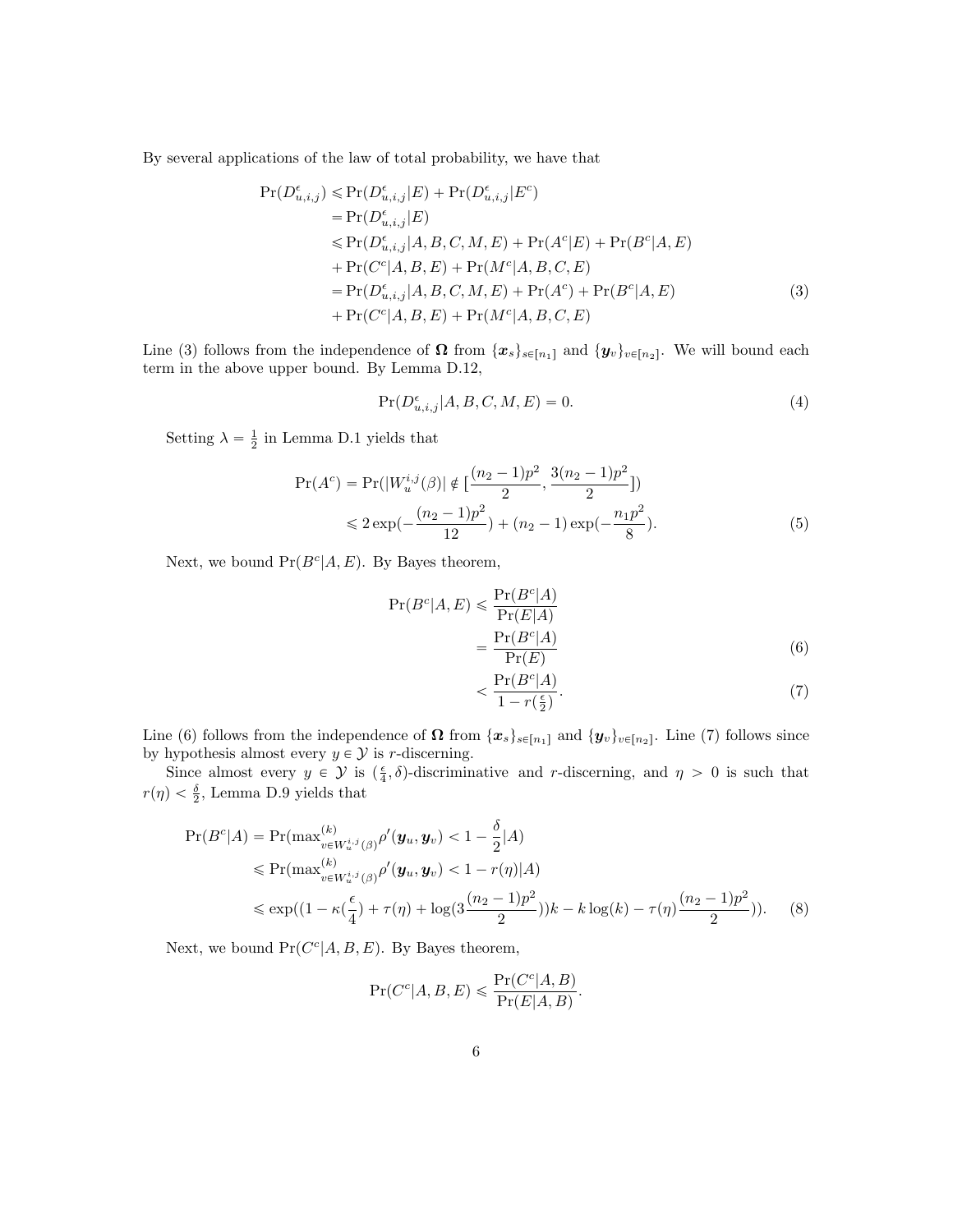Fix  $y_u = y_u$  r-discerning such that A and B occur. Then, since  $\{x_s\}_{s\in[n_1]}, \{y_v\}_{v\in[n_2]},$  and  $\Omega$  are independent and  $y_u$  is r-discerning,

$$
\Pr_{\{\boldsymbol{y}_v\}_{v\in[n_2]},\{\boldsymbol{x}_s\}_{s\in[n_1]},\Omega}(|f(\boldsymbol{x}_i,y_u)-f(\boldsymbol{x}_j,y_u)|>\epsilon|\boldsymbol{y}_u=y_u) \n= \Pr_{\boldsymbol{x}_i,\boldsymbol{x}_j}(|f(\boldsymbol{x}_i,y_u)-f(\boldsymbol{x}_j,y_u)|>\epsilon|\boldsymbol{y}_u=y_u) \n= \Pr_{\boldsymbol{x}_i,\boldsymbol{x}_j}(|f(\boldsymbol{x}_i,y_u)-f(\boldsymbol{x}_j,y_u)|>\epsilon)> 1-r(\frac{\epsilon}{2}).
$$

Since the above bound holds for all  $y_u$  such that  $A \cap B$  holds, taking the expectation of the above bound with respect to  $y_u$  over the set  $A \cap B$  gives

$$
\Pr(|f(\boldsymbol{x}_i,\boldsymbol{y}_u)-f(\boldsymbol{x}_j,\boldsymbol{y}_u)|>\epsilon|A,B)>1-r(\frac{\epsilon}{2}).
$$

Thus,

<span id="page-6-2"></span><span id="page-6-0"></span>
$$
\Pr(C^c|A, B, E) < \frac{\Pr(C^c|A, B)}{1 - r\left(\frac{\epsilon}{2}\right)}.\tag{9}
$$

Since by hypothesis  $\frac{1}{2} > \alpha > \alpha' > 0$ ,  $p \ge \max(n_1^{-\frac{1}{2} + \alpha}, n_2^{-\frac{1}{2} + \alpha})$  and  $k = n_2^{\alpha'}$ , if  $n_2$  is sufficiently large, the bound in line  $(8)$  is less than  $\frac{1}{2}$ . Then, by Bayes rule, the union bound, and Lemma [D.10,](#page-14-0)

$$
\Pr(C^{c}|A, B) \leq \frac{\Pr(C^{c}|A)}{\Pr(B|A)} \leq 2 \Pr(C^{c}|A)
$$
  
\n
$$
= 2 \Pr(\exists v \in W_{u}^{i,j}(\beta), |R_{uv} - \rho'(y_{u}, y_{v})| > \frac{\delta}{4}|A)
$$
  
\n
$$
\leq 3(n_{2} - 1)p^{2} \Pr(|R_{uv} - \rho'(y_{u}, y_{v})| > \frac{\delta}{4}|A)
$$
  
\n
$$
\leq 3(n_{2} - 1)p^{2} \exp(-\frac{\delta^{2}}{4} \left\lfloor \frac{\beta}{2} \right\rfloor)
$$
  
\n
$$
= 3(n_{2} - 1)p^{2} \exp(-\frac{\delta^{2}}{4} \left\lfloor \frac{n_{1}p^{2}}{4} \right\rfloor)
$$
  
\n
$$
\leq 3(n_{2} - 1)p^{2} \exp(-\frac{\delta^{2}n_{1}p^{2}}{20})
$$
\n(11)

where line [\(10\)](#page-6-0) follows by the union bound and line [\(11\)](#page-6-1) follows because  $n_1p^2 \geq 16$  and  $\forall x \geq 15$ ,  $\frac{x}{4}$   $\geqslant$   $\frac{x}{5}$ .

Since by hypothesis  $\frac{1}{2} > \alpha > 0$ ,  $p \ge \max(n_1^{-\frac{1}{2}+\alpha}, n_2^{-\frac{1}{2}+\alpha})$ , and  $n_1 \ge C_1 \log(n_2)^{\frac{1}{2\alpha}}$  for some constant  $C_1$ , if  $n_2$  is sufficiently large, the bound in line [\(9\)](#page-6-2) is eventually less than  $\frac{1}{2}$ . Thus, using Bayes rule and Lemma [D.11,](#page-14-1)

<span id="page-6-3"></span><span id="page-6-1"></span>
$$
\Pr(M^c|A, B, C, E) \le \frac{\Pr(M^c|A, B, E)}{\Pr(C|A, B, E)} \le 2 \Pr(M^c|A, B, E) \le 2 \exp(-\gamma(\frac{\epsilon}{4})k). \tag{12}
$$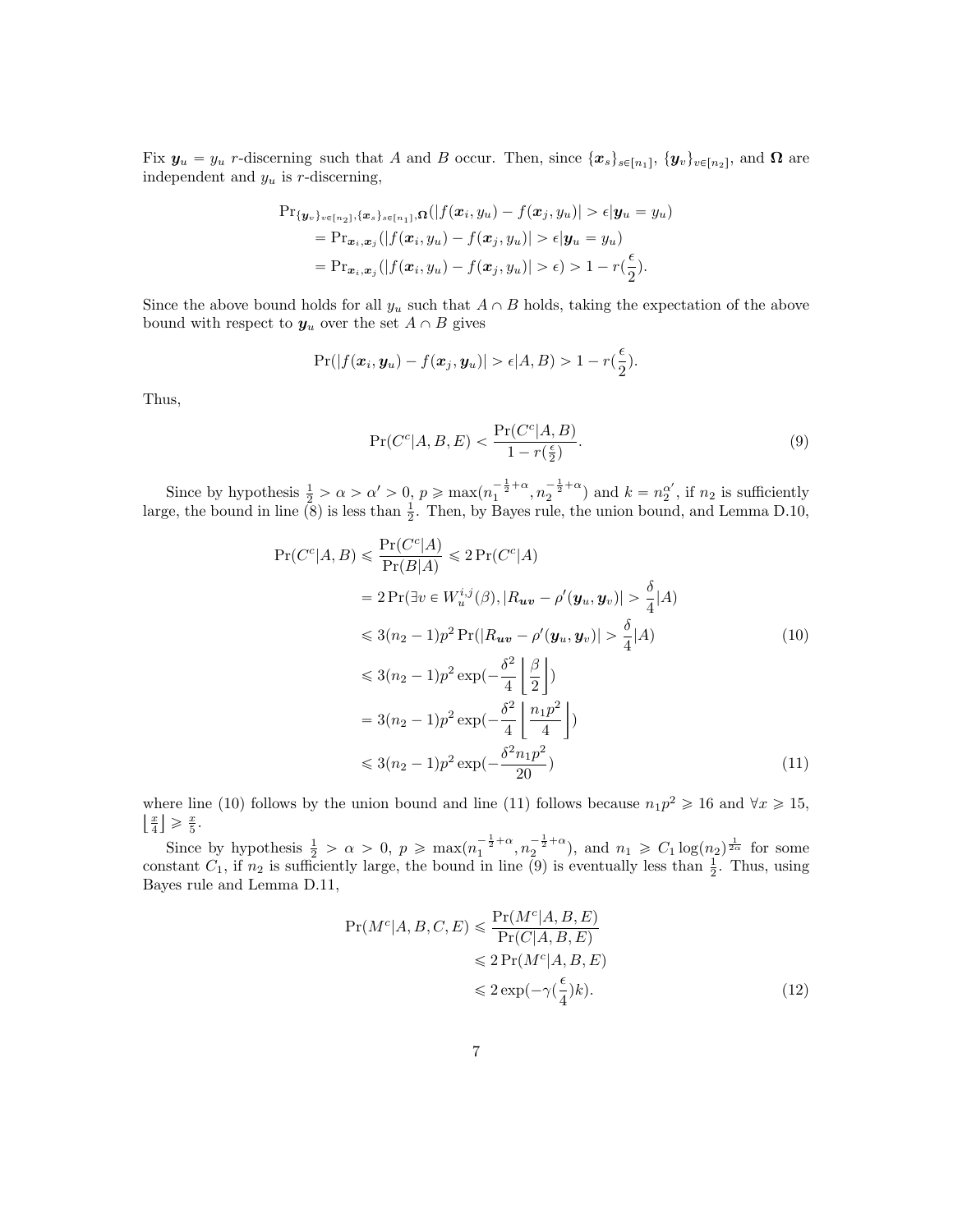Putting together lines  $(3)$ ,  $(4)$ ,  $(5)$ ,  $(7)$ ,  $(8)$ ,  $(9)$ ,  $(11)$ , and  $(12)$  we have

$$
\Pr(D_{u,i,j}^{\epsilon}) \leq 2 \exp(-\frac{(n_2 - 1)p^2}{12}) + (n_2 - 1) \exp(-\frac{n_1p^2}{8}) + 2 \exp(-\gamma(\frac{\epsilon}{4})k) + \frac{1}{1 - r(\frac{\epsilon}{2})} [3(n_2 - 1)p^2 \exp(-\frac{\delta^2 n_1 p^2}{20}) + \exp([1 - \kappa(\frac{\epsilon}{4}) + \tau(\eta) + \log(3\frac{(n_2 - 1)p^2}{2})]k - k \log(k) - \tau(\eta)\frac{(n_2 - 1)p^2}{2})].
$$

Proof of Theorem [2.](#page-0-1) The proof follows the same steps as the proof of Theorem [1,](#page-0-1) but applies Theorem [C.1](#page-4-0) instead of Theorem [B.1.](#page-1-0)  $\Box$ 

Proof of Corollary [2.](#page-0-1) The only new term that did not appear in Corollary [2](#page-0-1) is, ignoring constants, of the form

$$
n_2^2 n_1^2 \exp(\log(n_2 p^2)k - k \log(k) - n_2 p^2).
$$

Using  $\alpha > \alpha'$  and  $n_1 \leq C_1 n_2$ , as  $n_2 \longrightarrow \infty$ ,

$$
n_2^2 n_1^2 \exp(\log(n_2 p^2)k - k \log(k) - n_2 p^2)
$$
  
\$\leq \exp(2 \log(n\_2) + 2 \log(n\_1) + \log(n\_2^{2\alpha})n\_2^{\alpha'} - n\_2^{\alpha'} \log(n\_2)\alpha' - n\_2^{2\alpha})\$  
\$\leq \exp((2 + 2C\_1) \log(n\_2) + (2\alpha - \alpha') \log(n\_2)n\_2^{\alpha'} - n\_2^{2\alpha})\$  
\$\to 0\$

 $\Box$ 

# <span id="page-7-0"></span>D Technical Lemmas

We separate the lemmas into three sections: lemmas for both the continuous and discrete rating settings, lemmas for the continuous rating setting, and lemmas for the discrete rating setting.

### D.1 Lemmas Common to the Continuous Rating Setting and the Discrete Rating Setting

Lemma [D.1](#page-7-1) establishes that for a user  $u \in [n_2]$  and distinct items  $i, j \in [n_1]$ , with high probability there are many other users that have rated items  $i$  and  $j$  and many items in common with user  $u$ . It is similar to Lemma 1 from [Lee et al.](#page-20-1) [\(2016\)](#page-20-1).

<span id="page-7-1"></span>**Lemma D.1.** Fix  $u \in [n_2], i \neq j \in [n_1],$  and let  $\lambda > 0$  and  $2 \leq \beta \leq \frac{n_1 p^2}{2}$  $\frac{u p^2}{2}$ . Let  $W_u^{i,j}(\beta) = \{v \in$  $[n_2]: |N(u, v)| \geq \beta$ ,  $(i, v), (j, v) \in \Omega$ . Then,

$$
\Pr\Omega(|W_u^{i,j}(\beta)| \notin [(1-\lambda)(n_2-1)p^2, (1-\lambda)(n_2-1)p^2])
$$
  
\$\leq 2 \exp(-\frac{\lambda^2(n\_2-1)p^2}{3}) + (n\_2-1) \exp(-\frac{n\_1p^2}{8}).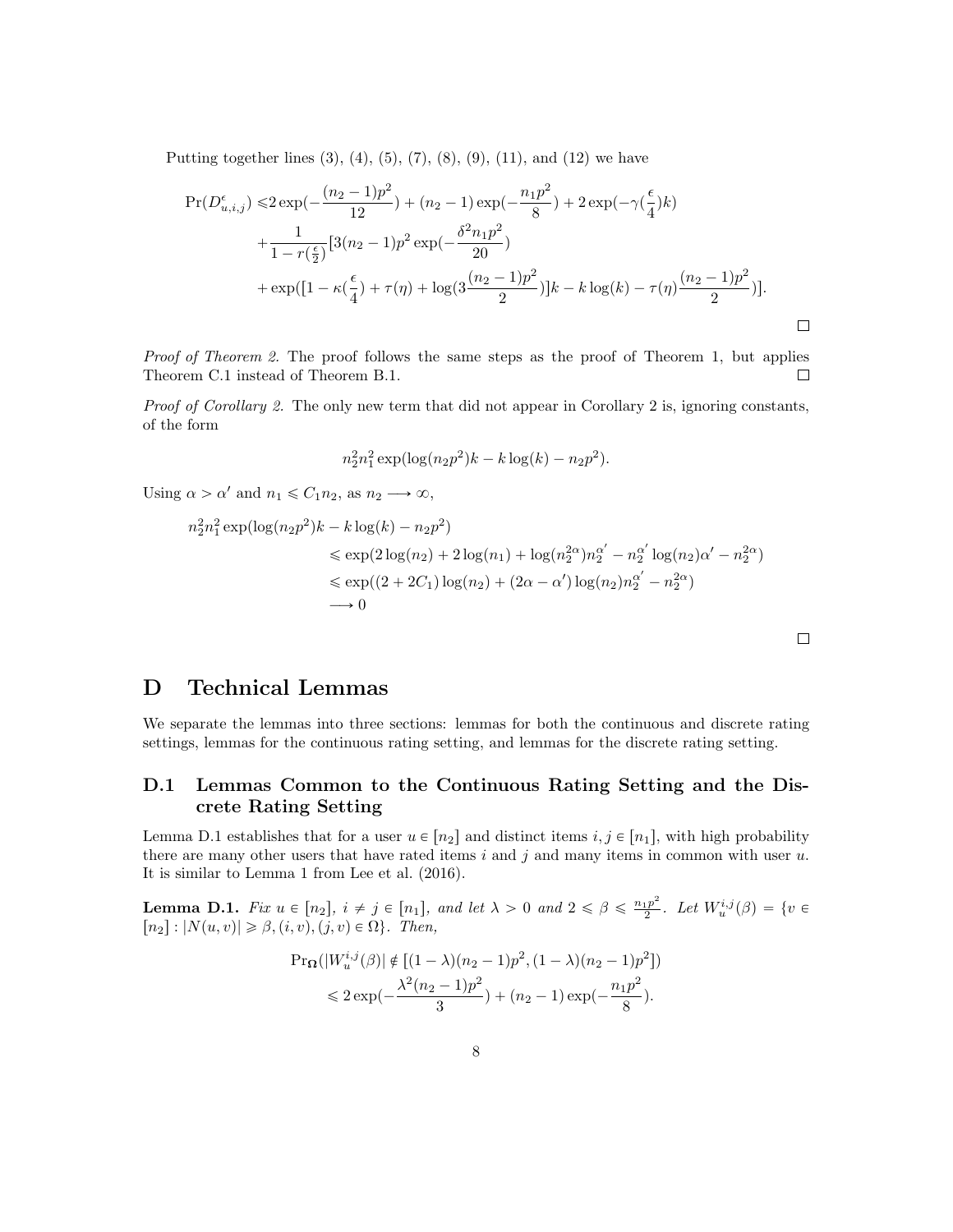*Proof.* Define the following binary variables for all  $v \in [n_2] \setminus \{u\}$ .  $E_v = 1$  if  $|N(u, v)| \geq \beta$  and 0 otherwise,  $F_v = 1$  if  $(i, v) \in \Omega$  and 0 otherwise, and  $G_v = 1$  if  $(j, v) \in \Omega$  and 0 otherwise. Observe otherwise,  $F_v = 1$  if  $(i, v) \in \Omega$  and 0 otherwise, and  $G_v = 1$  if  $(j, v) \in \Omega$  and 0 otherwise. Observe that  $|W_u^{i,j}(\beta)| = \sum_{v \neq u} E_v F_v G_v$ . Fix  $0 \leq a < b \leq n_2 - 1$ . Observe that if  $\sum_{v \neq u} F_v G_v \in [a, b]$ that  $|W_u^{i,j}(\beta)| = \sum_{v \neq u} E_v F_v G_v$ . Fix  $0 \le a < b \le n_2 - 1$ . Observe that if  $\sum_{v \neq u} F_v G_v \in [a, b]$ <br>and  $\sum_{v \neq u} E_v = n_2 - 1$ , then  $|W_u^{i,j}(\beta)| \in [a, b]$ . Thus, the contrapositive implies that for any  $0 \leq a < b \leq n_2 - 1$ ,

$$
\Pr_{\Omega}(|W_u^{i,j}(\beta)| \notin [a,b]) \le \Pr_{\Omega}(\sum_{v \neq u} F_v G_v \notin [a,b]) \cup \sum_{v \neq u} E_v < n_2 - 1)
$$
  

$$
\le \Pr_{\Omega}(\sum_{v \neq u} F_v G_v \notin [a,b]) + \Pr_{\Omega}(\sum_{v \neq u} E_v < n_2 - 1).
$$

 $v_{\neq u} F_v G_v$  is a binomial random variable with parameters  $n_2 - 1$  and  $p^2$ . Letting  $a = (1 - \lambda)(n_2 - \lambda)$  $1/p^2$  and  $b = (1 + \lambda)(n_2 - 1)p^2$ , Chernoff's multiplicative bound (Proposition [G.2\)](#page-20-2) yields that

$$
\Pr_{\Omega}(\sum_{v \neq u} F_v G_v \notin [(1-\lambda)(n_2-1)p^2, (1+\lambda)(n_2-1)p^2]) \leq 2\exp(-\frac{\lambda^2(n_2-1)p^2}{3}).
$$

Since  $N(u, v)$  is binomial with parameters  $n_1$  and  $p^2$ , by Chernoff's multiplicative bound (Proposition [G.2\)](#page-20-2),

$$
\Pr_{\Omega}(E_v = 0) = \Pr_{\Omega}(N(u, v) \leq \beta)
$$

$$
\leq \Pr_{\Omega}(N(u, v) \leq \frac{n_1 p^2}{2})
$$

$$
\leq \exp(-\frac{n_1 p^2}{8}).
$$

Then, by the union bound,

$$
\Pr_{\Omega}(\sum_{v \neq u} E_v < n_2 - 1) = \Pr_{\Omega}(\exists v \in [n_2] \setminus \{u\} : E_v = 0)
$$
\n
$$
\leqslant (n_2 - 1) \exp(-\frac{n_1 p^2}{8}).
$$

To convert the pairwise comparisons to a ranking, we use the Copeland ranking procedure (Algorithm [3](#page-0-1) in the main document). Lemma [D.2](#page-8-0) establishes that if the output of the Pairwise-Rank algorithm is such that for all  $i, j \in [n_1]$  and  $u \in [n_2]$ ,  $D_{u,i,j}^{\epsilon}$  does not occur, then applying the Copeland ranking procedure to A (as defined in Multi-Rank) yields a  $\hat{\sigma}$  such that  $dis_{2\epsilon}(\hat{\sigma}, H) = 0$ .

<span id="page-8-0"></span>**Lemma D.2.** Let  $\epsilon > 0$ ,  $u \in [n_2]$ , A as defined in Multi-Rank (Algorithm [1\)](#page-0-1), and  $\hat{\sigma}_u = C$ opeland $(A_{u,:,:})$ . If for all  $i \neq j \in [n_1]$   $f(x_i, y_u) > f(x_j, y_u) + \epsilon$  implies that  $A_{u,i,j} = 1$ , then for all  $i \neq j \in [n_1]$  $h_u(x_i, y_u) > h_u(x_j, y_u)$  and  $f(x_i, y_u) > f(x_j, y_u) + 2\epsilon$  implies that  $\hat{\sigma}_u(i) > \hat{\sigma}_u(j)$ .

*Proof.* Let  $i \neq j \in [n_1]$  such that  $h_u(x_i, y_u) > h_u(x_j, y_u)$  and  $f(x_i, y_u) > f(x_j, y_u) + 2\epsilon$ . Let  $l \in [n_1]$ such that  $l \neq i$  and  $l \neq j$ . We claim that if  $A_{u,i,l} = 0$ , then  $A_{u,j,l} = 0$ . If  $A_{u,i,l} = 0$ , then by the hypothesis  $f(x_i, y_u) \leq f(x_l, y_u) + \epsilon$ . Then,

$$
f(x_j, y_u) + 2\epsilon < f(x_i, y_u) \leqslant f(x_l, y_u) + \epsilon
$$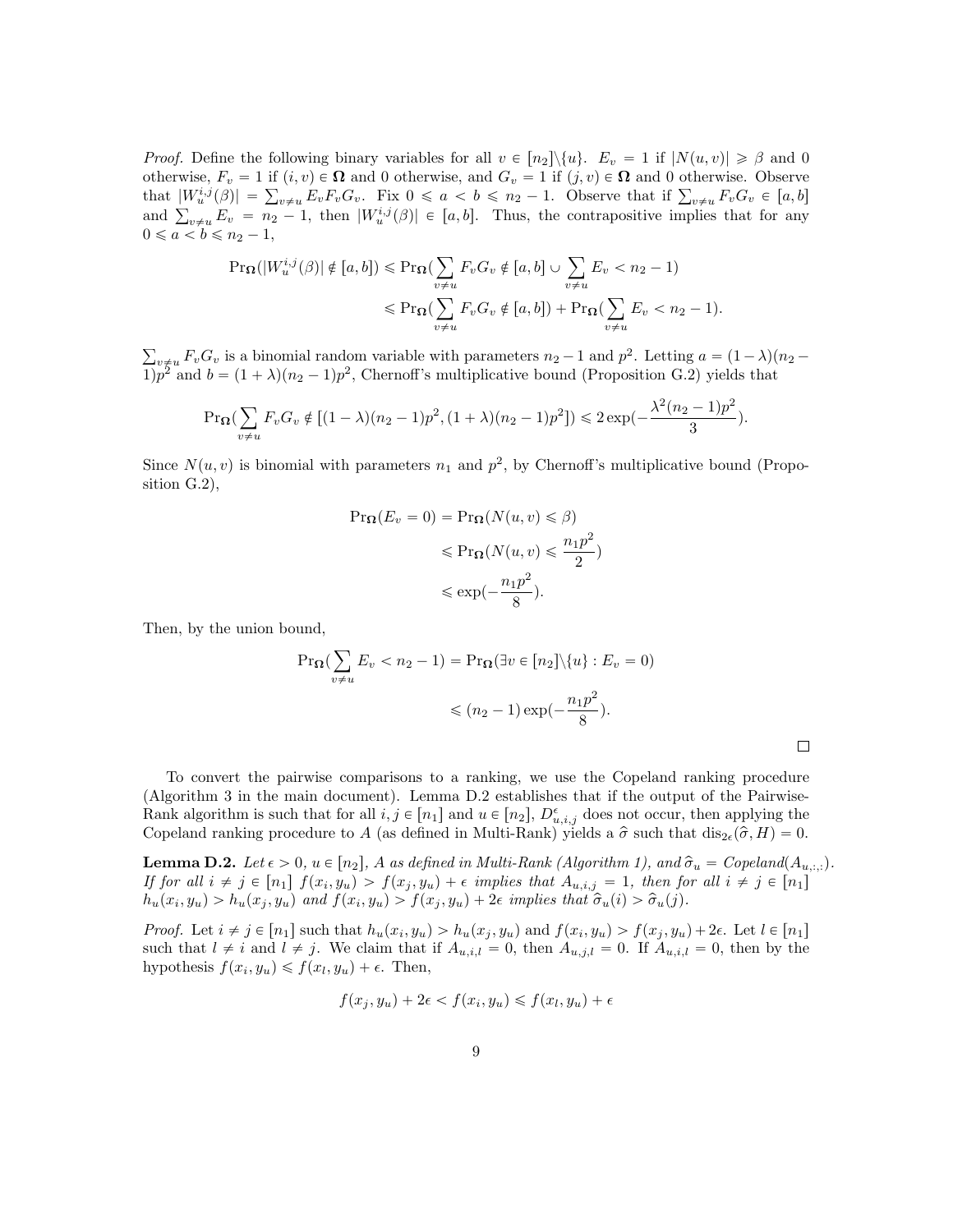so that  $f(x_j, y_u) + \epsilon < f(x_l, y_u)$ . Then, by the hypothesis,  $A_{u,j,l} = 0$ , establishing the claim. The contrapositive of the claim is that if  $A_{u,j,l} = 1$ , then  $A_{u,i,l} = 1$ . Then,

$$
I_j = \sum_{l=1, l \neq j}^{n_1} A_{u,j,l} = \sum_{l=1, l \neq \{j,i\}}^{n_1} A_{u,j,l} \leqslant \sum_{l=1, l \neq \{j,i\}}^{n_1} A_{u,i,l} = I_i - 1 < I_i
$$

 $\Box$ 

so that  $\hat{\sigma}_u(i) > \hat{\sigma}_u(j)$ .

Recall the definition of our problem-specific constants:  $\tau(\epsilon) = \inf_{y_0 \in \mathcal{Y}} Pr_{\mathbf{y}_u}(d_{\mathcal{Y}}(y_0, \mathbf{y}_u) \leq \epsilon),$  $\kappa(\epsilon) = \inf_{y_0 \in \mathcal{Y}} Pr_{\mathbf{y}_u}(d_{\mathcal{Y}}(y_0, \mathbf{y}_u) > \epsilon)$ , and  $\gamma(\epsilon) = \inf_{z \in [-N, N]} \mathcal{P}_{\{\mathbf{a}_{u,l}\}_{l \in [L-1]}}(\exists l \in [L-1]: d_{\mathbb{R}}(z, \mathbf{a}_{u,l}) \leq$  $\epsilon$ ). Lemma [D.3](#page-9-0) establishes that under our assumptions, for all  $\epsilon > 0$ ,  $\tau(\epsilon) > 0$ ,  $\kappa(\epsilon) < 1$ , and  $\gamma(\epsilon) > 0.$ 

<span id="page-9-0"></span>**Lemma D.3.** If there exists  $\epsilon > 0$  such that  $\tau(\epsilon) = 0$ , or  $\kappa(\epsilon) = 1$ , then there exists a point  $z \in \mathcal{Y}$ such that  $\mathcal{P}_{\mathcal{V}}(B_{\epsilon}(z)) = 0$ . Similarly, if there exists  $\epsilon > 0$  such that  $\gamma(\epsilon) = 0$ , then there exists  $z \in [-N, N]$  such that  $\mathcal{P}_l(B_\epsilon(z)) = 0$  for all  $l \in [L - 1]$ .

*Proof.* Let  $\epsilon > 0$  and suppose  $\tau(\epsilon) = 0$ . Then, there exists a sequence of points  $z_1, z_2, \ldots \in \mathcal{Y}$  such that for every  $n, \mathcal{P}_{\mathcal{Y}}(B_{\epsilon}(z_n)) \leq \frac{1}{n}$ . Since  $\mathcal{Y}$  is compact by assumption, there exists a convergent subsequence  $z_{i_1}, z_{i_2}, \ldots$  to z.

We claim that for all  $z' \in \mathcal{Y}$ , there exists a sufficiently large N such that  $z' \in B_{\epsilon}(z_{i_N})$  if and only if  $z' \in B_{\epsilon}(z)$ . Fix  $z' \in B_{\epsilon}(z)$ . Since  $B_{\epsilon}(z)$  is open, there exists  $\delta > 0$  such that  $d\mathcal{y}(z, z') < \delta < \epsilon$ . Let N large enough such that  $d_{\mathcal{Y}}(z, z_{i_N}) \leq \epsilon - \delta$ . Then, by the triangle inequality,

$$
d(z',z_{i_N})\leqslant d(z',z)+d(z_{i_N},z)\leqslant \delta+\epsilon-\delta=\epsilon
$$

so that  $z' \in B_{\epsilon}(z_{i_N})$ . A similar argument shows the other direction of the claim. Since a probability space has finite measure, by the dominated convergence theorem,

$$
\mathcal{P}_{\mathcal{Y}}(B_{\epsilon}(z)) = \lim_{n \longrightarrow \infty} \mathcal{P}_{\mathcal{Y}}(B_{\epsilon}(z_{i_n})) \leq \lim_{n \longrightarrow \infty} \frac{1}{i_n} = 0.
$$

Next, suppose  $\kappa(\epsilon) = 1$ . Then, there exists a sequence of points  $z_1, z_2, \ldots \in \mathcal{Y}$  such that for every  $n, \mathcal{P}_{\mathcal{Y}}(B_{\epsilon}(z_n)^c) \geq 1 - \frac{1}{n}$ . Then, for every  $n, \mathcal{P}_{\mathcal{Y}}(B_{\epsilon}(z_n)) \leq \frac{1}{n}$  A similar argument from the  $\tau(\cdot)$  case using the dominated convergence theorem shows that  $\mathcal{P}_{\mathcal{Y}}(B_{\epsilon}(z)) = 0$ .

Since  $[-N, N]$  is compact and  $\gamma$  has a similar definition to  $\tau$ , the result for  $\gamma(\cdot)$  follows by an argument similar to the one used for the  $\tau(\cdot)$  case.  $\Box$ 

#### D.2 Lemmas for Continuous Rating Setting

Lemma [D.4](#page-9-1) uses the notion of r-discerning to relate the distance between points in  $\mathcal Y$  and to a lower bound on  $\rho(y_u, y_v)$ .

<span id="page-9-1"></span>**Lemma D.4.** Let r be a positive nondecreasing function. If  $y_u \in \mathcal{Y}$  is r-discerning, then for any  $\epsilon > 0$ , if  $y_v \in B_{\epsilon}(y_u)$ , then  $\rho(y_u, y_v) > 1 - r(\epsilon)$ .

*Proof.* Suppose that  $d(y_u, y_v) \leq \epsilon$ . Suppose that  $x_i = x_i$  and  $x_j = x_j$  such that  $|f(x_i, y_u) - f(x_i, y_u)|$  $f(x_j, y_u) > 2\epsilon$  and without loss of generality suppose that  $h_u(x_i, y_u) \geq h_u(x_j, y_u)$ . Then, since f is Lipschitz,

$$
f(x_i, y_v) \ge f(x_i, y_u) - \epsilon > f(x_j, y_u) + \epsilon \ge f(x_j, y_v).
$$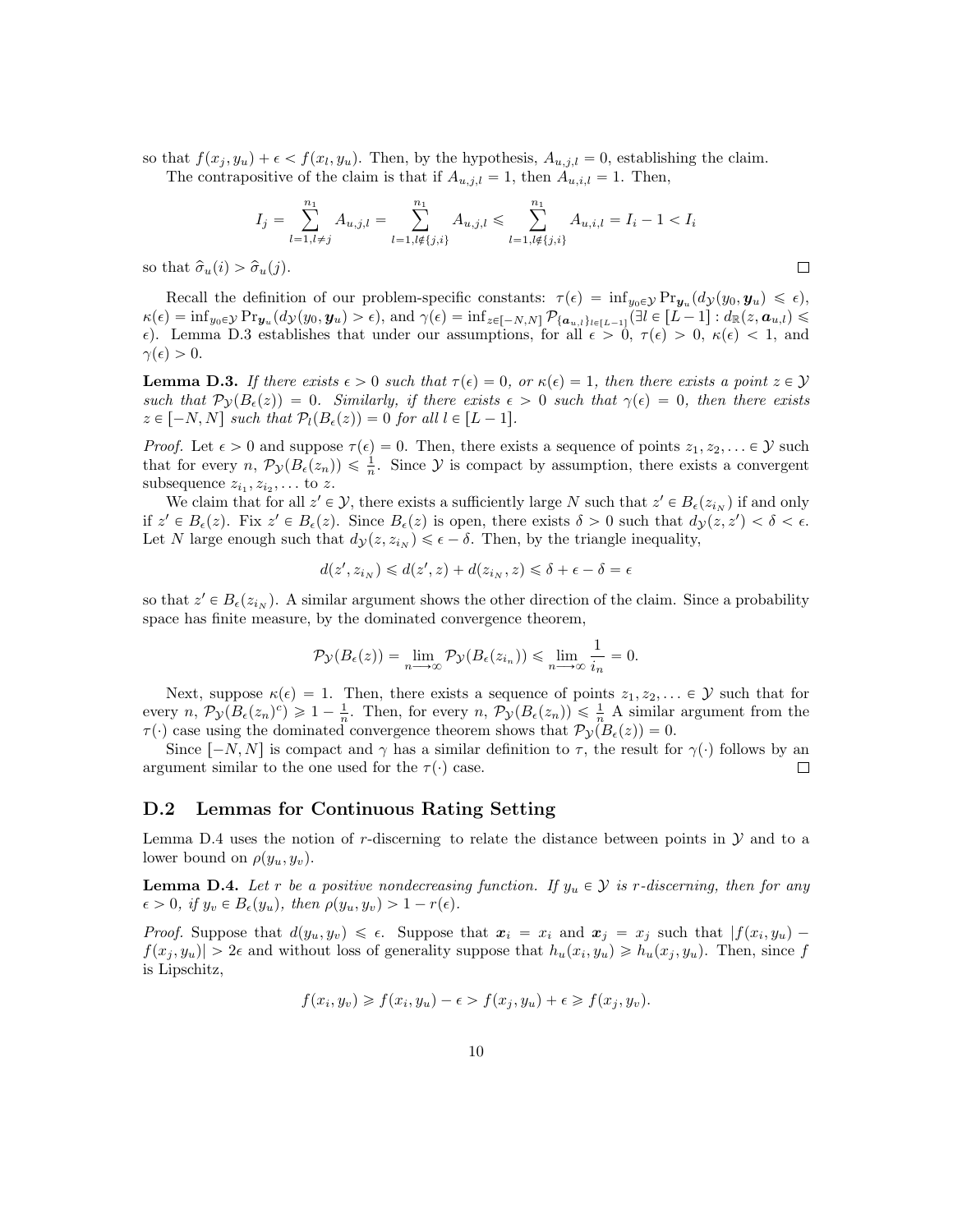Hence,  $h_v(x_i, y_v) \geq h_v(x_j, y_v)$ . Thus,

$$
\rho(y_u, y_v) \geqslant \Pr_{\bm{x}_i, \bm{x}_j}(|f(\bm{x}_i, y_u) - f(\bm{x}_j, y_u)| > 2\epsilon) > 1 - r(\epsilon),
$$

where the last inequality follows from the hypothesis that  $y_u$  is r-discerning. Thus, we conclude the result.  $\Box$ 

Lemma [D.5](#page-10-0) establishes that if  $S \subset [n_2] \setminus \{u\}$  is a large enough set, then with high probability there is at least one element  $y_v$  in S that tends to agree with  $y_u$ .

<span id="page-10-0"></span>**Lemma D.5.** Let r be a positive non-decreasing function and suppose that almost every  $y \in \mathcal{Y}$  is r-discerning. Let  $S \subset [n_2] \setminus \{u\}$ . Then,  $\forall \epsilon > 0$ ,

$$
\mathrm{Pr}_{\boldsymbol{y}_{v},\boldsymbol{y}_{u}}(\max_{v\in[S]}\rho(\boldsymbol{y}_{v},\boldsymbol{y}_{u})\leqslant1-r(\epsilon))\leqslant[1-\tau(\epsilon)]^{|S|}.
$$

*Proof.* Fix  $y_u = y_u \in \mathcal{Y}$  that is r-discerning. By Lemma [D.4,](#page-9-1) if  $y_v = y_v$  is such that  $d(y_u, y_v) \leq \epsilon$ , then  $\rho(y_u, y_v) > 1 - r(\epsilon)$ . Hence,

$$
\mathrm{Pr}_{\boldsymbol{y}_v}(d(y_u, \boldsymbol{y}_v)) \leq \epsilon) \leqslant \mathrm{Pr}_{\boldsymbol{y}_v}(\rho(y_u, \boldsymbol{y}_v) > 1 - r(\epsilon)).
$$

Then,

$$
\mathrm{Pr}_{\boldsymbol{y}_v}(\rho(y_u, \boldsymbol{y}_v) \leq 1 - r(\epsilon)) \leq \mathrm{Pr}_{\boldsymbol{y}_v}(d(y_u, \boldsymbol{y}_v)) > \epsilon) = 1 - \mathrm{Pr}_{\boldsymbol{y}_v}(d(y_u, \boldsymbol{y}_v)) \leq \epsilon) \leq 1 - \tau(\epsilon).
$$

The RHS does not depend on  $y_u$ , and  $y_v, y_u$  are independent and almost every  $y \in \mathcal{Y}$  is r-discerning, so we can take the expectation with respect to  $y_u$  to obtain

<span id="page-10-2"></span>
$$
\Pr_{\mathbf{y}_v, \mathbf{y}_u} (\rho(\mathbf{y}_v, \mathbf{y}_u) \leq 1 - r(\epsilon)) \leq 1 - \tau(\epsilon). \tag{13}
$$

Finally,

$$
\Pr_{\{\boldsymbol{y}_v\}_{v\in S},\boldsymbol{y}_u}(\max_{v\in[S]}\rho(\boldsymbol{y}_v,\boldsymbol{y}_u)\leq 1-r(\epsilon)) = \Pr_{\boldsymbol{y}_v,\boldsymbol{y}_u}(\rho(\boldsymbol{y}_v,\boldsymbol{y}_u)\leq 1-r(\epsilon))^{|\mathcal{S}|}
$$
  
\$\leqslant [1-r(\epsilon)]^{|\mathcal{S}|}\$,

where the first equality follows from the independence of  $y_1, \ldots, y_{n_2}$  and the inequality follows from line [\(13\)](#page-10-2).  $\Box$ 

Lemma [D.6](#page-10-1) establishes that  $R_{u,v}$  concentrates around  $\rho(\mathbf{y}_u, \mathbf{y}_v)$ .

<span id="page-10-1"></span>**Lemma D.6.** Let  $u \neq v \in [n_2], i \neq j \in [n_1], \eta > 0, \beta \geq 2$ , and  $W_u^{i,j}(\beta)$  be defined as in Lemma [D.1.](#page-7-1) Then, Z  $\mathbf{r}$ 

$$
\Pr(|R_{\boldsymbol{u},\boldsymbol{v}} - \rho(\boldsymbol{y}_u,\boldsymbol{y}_v)| > \frac{\eta}{4} |v \in W^{i,j}_u(\beta)) \leq 2 \exp(-\frac{\eta^2}{4} \left \lfloor \frac{\beta}{2} \right \rfloor).
$$

*Proof.* Fix  $y_u = y_u$  and  $y_v = y_v$ . Recall that if  $I(u, v) \neq \emptyset$ , then

$$
R_{u,v} = \frac{1}{|I(u,v)|} \sum_{(s,t) \in I(u,v)} \mathbf{1}\{(h_u(\bm{x}_s,y_u) - h_u(\bm{x}_t,y_u))(h_v(\bm{x}_s,y_v) - h_v(\bm{x}_t,y_v)) \geq 0\}.
$$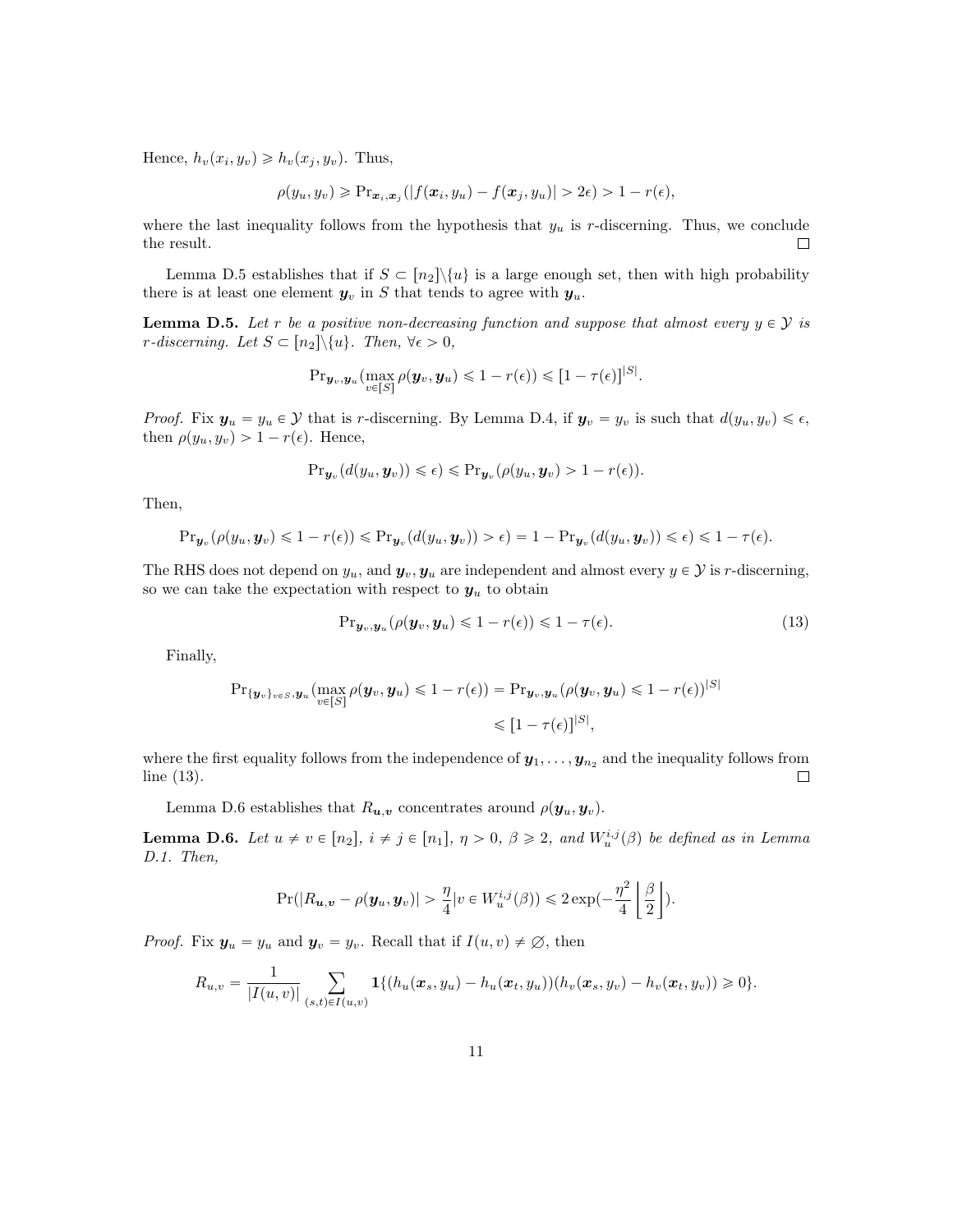Since  $I(u, v)$  consists of pairs of indices that do not overlap, conditioned on  $y_u = y_u, y_v = y_v$ , and any nonempty  $I(u, v)$ ,  $\{1\{(h_u(x_s, y_u) - h_u(x_t, y_u))(h_v(x_s, y_v) - h_v(x_t, y_v))\geq 0\}$ :  $(s, t) \in I(u, v)$ is a set of independent random variables. Further, each has mean  $\rho(y_u, y_v)$ . Thus, by Chernoff's bound (Proposition [G.1\)](#page-20-3),

$$
Pr(|R_{u,v} - \rho(y_u, y_v)| > \frac{\eta}{4} | \mathbf{y}_u = y_u, \mathbf{y}_v = y_v, I(u, v)) \le \exp(-\frac{\eta^2}{2} |I(u, v)|)
$$

When  $v \in v \in W_u^{i,j}(\beta)$ ,  $|I(u, v)| \geqslant \left\lfloor \frac{\beta}{2} \right\rfloor$ . Since the above bound holds for all  $y_u, y_v$ , it follows that

$$
\Pr(|R_{\boldsymbol{u},\boldsymbol{v}} - \rho(\boldsymbol{y}_u, \boldsymbol{y}_v)| > \frac{\eta}{4} |v \in W^{i,j}_u(\beta)) \leq 2 \exp(-\frac{\eta^2}{4} \left \lfloor \frac{\beta}{2} \right \rfloor).
$$

Lemma [D.7](#page-11-0) establishes that conditional on  $A, B, C$  (defined in the proof of Theorem [B.1\)](#page-1-0), the event  $D_{u,i,j}^{\epsilon}$  does not occur with probability 1.

<span id="page-11-0"></span>**Lemma D.7.** Under the setting described in Theorem [B.1,](#page-1-0) let  $u \in [n_2]$  and  $i \neq j \in [n_1]$ . Then,  $Pr(D^{\epsilon}_{u,i,j} | A, B, C) = 0.$ 

Proof. Define the events

$$
E_1 = \{f(\boldsymbol{x}_i, \boldsymbol{y}_u) + \epsilon < f(\boldsymbol{x}_j, \boldsymbol{y}_u)\}
$$
\n
$$
E_2 = \{f(\boldsymbol{x}_i, \boldsymbol{y}_u) > f(\boldsymbol{x}_j, \boldsymbol{y}_u) + \epsilon\}
$$

By the union bound and law of total probability,

$$
Pr(D_{u,i,j}^{\epsilon}|A,B,C) \leqslant Pr(PR(u,i,j,\beta,k) = 1 \cap E_1|A,B,C)
$$
  
+ 
$$
Pr(PR(u,i,j,\beta,k) = 0 \cap E_2|A,B,C)
$$
  

$$
\leqslant Pr(PR(u,i,j,\beta,k) = 1|A,B,C,E_1)
$$
  
+ 
$$
Pr(PR(u,i,j,\beta,k) = 0|A,B,C,E_2).
$$

The argument for bounding each of these is similar and, thus, we bound the term  $Pr(PR(u, i, j, \beta, k)$  $1|A, B, C, E_1$ .

 $\text{Fix } \{y_v = y_v\}_{v \in [n_2]}$  r-discerning and  $(\frac{\epsilon}{2}, \delta)$ -discriminative,  $\{x_s = x_s\}_{s \in [n_1]}$ , and  $\Omega = \Omega$  such that the event  $A \cap B \cap C \cap E_1$  occurs. We claim that Pairwise-Rank puts  $V = \{v\}$  (see Algorithm [2](#page-0-1) for definition of V) such that  $y_v \in B_{\frac{\epsilon}{2}}(y_u)$ . On the event B, there is  $v \in W_u^{i,j}(\beta)$  with  $\rho(y_u, y_v) \geq 1 - \frac{\delta}{2}$ . Since  $y_u$  is  $(\frac{\epsilon}{2}, \delta)$ -discriminative, it follows that  $y_v \in B_{\frac{\epsilon}{2}}(y_u)$ . Suppose that  $w \in W_u^{i,j}(\beta)$  such that  $y_w \in B_{\frac{\epsilon}{2}}(y_u)^{\overline{c}}$ . Since  $y_u$  is  $(\frac{\epsilon}{2}, \delta)$ -discriminative,  $\rho(y_w, y_u) < 1 - \delta$ . Then,

<span id="page-11-2"></span><span id="page-11-1"></span>
$$
R_{w,u} \leq \rho(y_w, y_u) + \frac{\delta}{4}
$$
\n
$$
< 1 - \frac{3}{4}\delta
$$
\n
$$
\leq \rho(y_u, y_v) - \frac{\delta}{4}
$$
\n
$$
\leq R_{u,v} \tag{15}
$$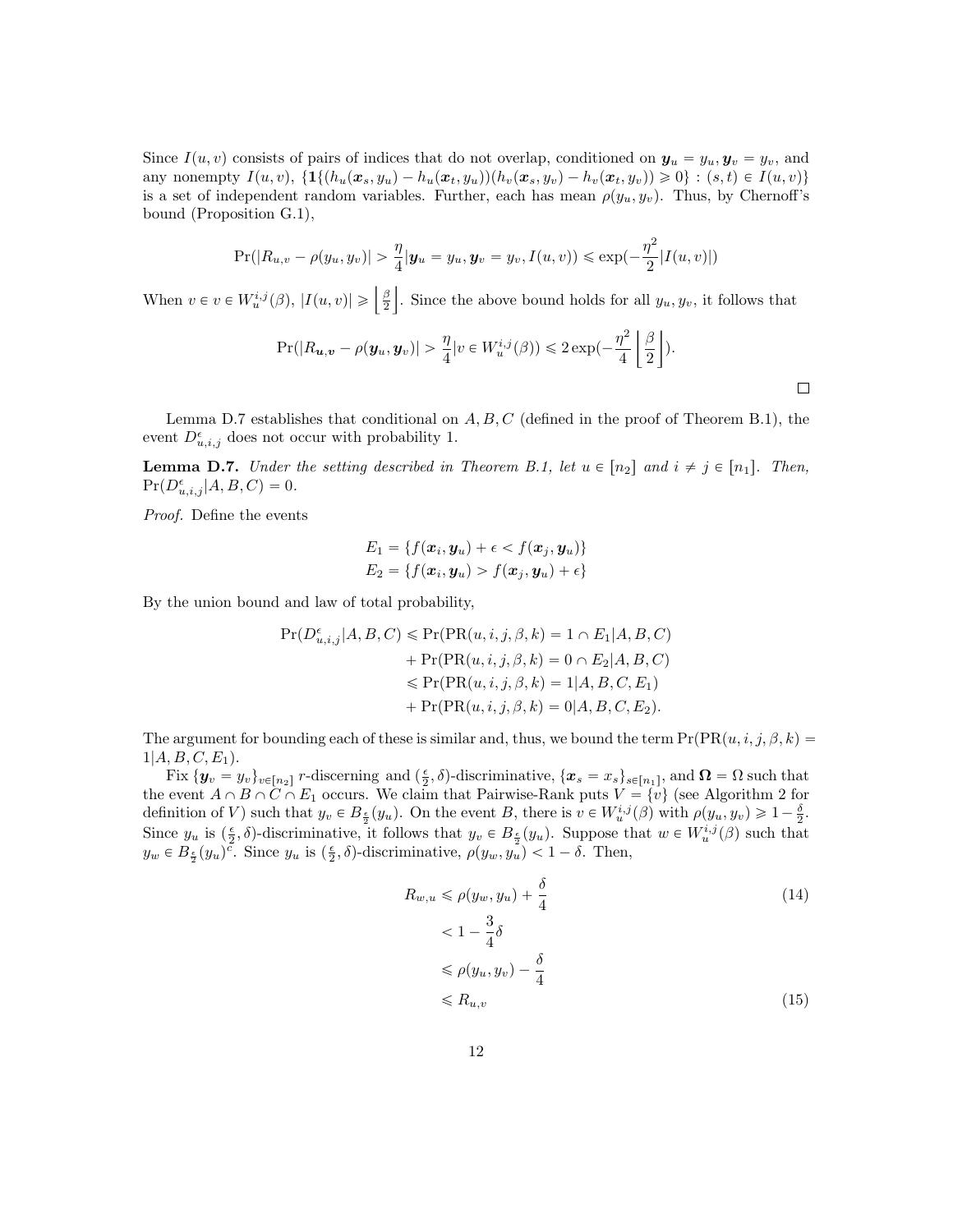where lines [\(14\)](#page-11-1) and [\(15\)](#page-11-2) follow by event C and  $v, w \in W_u^{i,j}(\beta)$ . Thus, the claim follows. Conditional on  $E_1$ , we have that  $f(x_i, y_u) + \epsilon < f(x_j, y_u)$ . Then, using the Lipschitzness of f,

$$
f(x_i, y_v) \leq f(x_i, y_u) + \frac{\epsilon}{2} < f(x_j, y_u) - \frac{\epsilon}{2} \leq f(x_j, y_v).
$$

Since  $g_v$  is strictly increasing by hypothesis,  $h_v(x_i, y_v) < h_v(x_j, y_v)$ . Thus, Pairwise-Rank with  $k = 1$  outputs 0. Consequently,

$$
Pr(PR(u, i, j, \beta, k) = 1 | A, B, C, E_1, \{y_v = y_v\}_{v \in [n_2]} \{\boldsymbol{x}_s = x_s\}_{s \in [n_1]}, \boldsymbol{\Omega} = \boldsymbol{\Omega}) = 0
$$

Since almost every  $y \in \mathcal{Y}$  is r-discerning and  $(\frac{\epsilon}{2}, \delta)$ -discriminative, taking the expectation wrt  $\{y_v\}_{v\in[n_2]}, \{x_s\}_{s\in[n_1]}, \Omega$  on the set  $A \cap B \cap C \cap E_1$  of the last equality gives the result.  $\Box$ 

#### D.3 Lemmas for Discrete Rating Setting

Lemma [D.8](#page-12-1) is the analogoue of Lemma [D.4](#page-9-1) for the discrete case. The proof is very similar.

<span id="page-12-1"></span>**Lemma D.8.** Let r be a positive non-decreasing function. If  $y_u \in \mathcal{Y}$  is r-discerning, then for any  $\epsilon > 0$ , if  $y_v \in B_{\epsilon}(y_u)$ , then  $\rho'(y_u, y_v) > 1 - r(\epsilon)$ .

*Proof.* Suppose  $y_v$  is such that  $d(y_u, y_v) \leq \epsilon$ . We claim that under this assumption

$$
\rho'(y_u, y_v) \geqslant \Pr_{\mathbf{x}_i, \mathbf{x}_j}(|f(\mathbf{x}_i, y_u) - f(\mathbf{x}_j, y_u)| > 2\epsilon). \tag{16}
$$

<span id="page-12-3"></span><span id="page-12-2"></span> $\Box$ 

Fix  $g_u = g_u$  and  $g_v = g_v$ , and  $x_i = x_i$  and  $x_j = x_j$  such that  $|f(x_i, y_u) - f(x_j, y_u)| > 2\epsilon$ . Without loss of generality, suppose that  $h_u(x_i, y_u) \geq h_u(x_j, y_u)$ . Then, since f is Lipschitz,

$$
f(x_i, y_v) \ge f(x_i, y_u) - \epsilon > f(x_j, y_u) + \epsilon \ge f(x_j, y_v).
$$

Hence,  $h_v(x_i, y_v) \geq h_v(x_j, y_v)$ , establishing that

$$
\rho'(y_u, y_v | \mathbf{g}_u = g_u, \mathbf{g}_v = g_v)
$$
\n
$$
= \Pr_{\mathbf{x}_i, \mathbf{x}_j} ([g_u(f(\mathbf{x}_i, y_u)) - g_u(f(\mathbf{x}_j, y_u))][g_v(f(\mathbf{x}_i, y_v)) - g_u(f(\mathbf{x}_j, y_v))]) \ge 0)
$$
\n
$$
\ge \Pr_{\mathbf{x}_i, \mathbf{x}_j} (|f(\mathbf{x}_i, y_u) - f(\mathbf{x}_j, y_u)| > 2\epsilon).
$$
\n(17)

Since  $\{g_u, g_v, x_i, x_j\}$  are independent, taking the expectation with respect to  $g_u$  and  $g_v$  in line [\(17\)](#page-12-2) establishes line [\(16\)](#page-12-3). Thus,

$$
\rho'(y_u, y_v) \geqslant \Pr_{\bm{x}_i, \bm{x}_j}(|f(\bm{x}_i, y_u) - f(\bm{x}_j, y_u)| > 2\epsilon) > 1 - r(\epsilon),
$$

where the last inequality follows from the hypothesis that  $y_u$  is r-discerning.

Lemma [D.9](#page-12-0) is the analogoue of Lemma [D.5](#page-10-0) for the discrete case.

<span id="page-12-0"></span>**Lemma D.9.** Let  $\epsilon, \delta > 0$ . Let r be a positive nondecreasing function such that  $r(\epsilon) \geq \delta$  and  $r(\eta) < \delta$  for some  $\eta > 0$ . Suppose that almost every  $y \in \mathcal{Y}$  is  $(\epsilon, \delta)$ -discriminative and r-discerning. Let  $R_2 \ge R_1 \ge 0$  be constants. Then, for any  $S \subset [n_2]$  depending on  $\Omega$  and  $k \le R_1$ ,

$$
\begin{aligned} \Pr_{\boldsymbol{y}_v, \boldsymbol{y}_u}(\max_{v \in [S]}^{(k)} \rho'(\boldsymbol{y}_v, \boldsymbol{y}_u) \leq 1 - r(\eta) \, |R_1 \leq |S| \leq R_2) \\ &\leq \exp((1 - \kappa(\epsilon) + \tau(\eta) + \log(R_2))k - k \log(k) - \tau(\eta) R_1) |R_1 \leq |S| \leq R_2). \end{aligned}
$$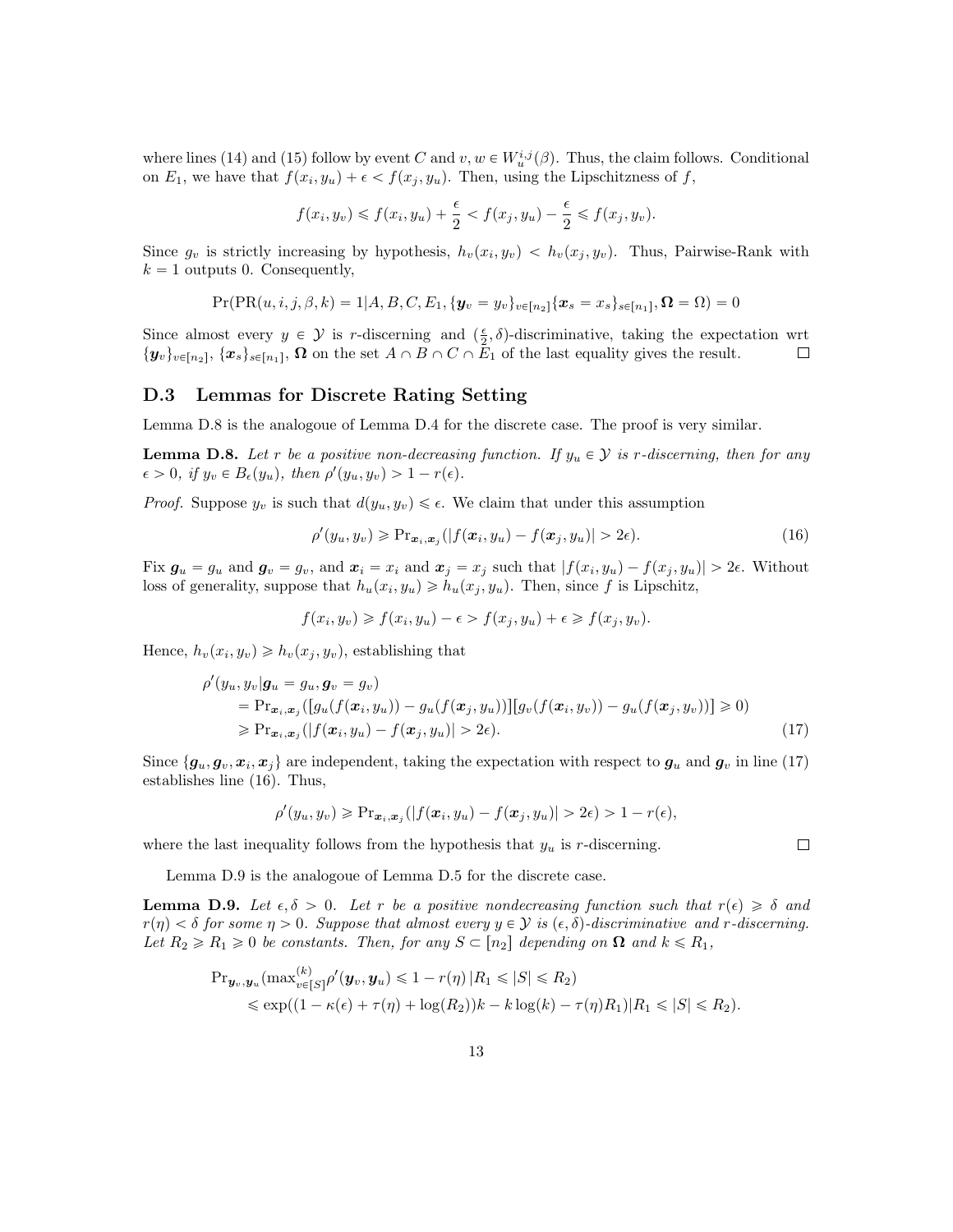*Proof.* Let  $C_{\eta} = \Pr_{\mathbf{y}_v, \mathbf{y}_u} (\rho'(\mathbf{y}_v, \mathbf{y}_u) \leq 1 - r(\eta)).$ 

Claim:  $C_{\eta} \leq 1 - \tau(\eta)$ .

Fix  $y_u = y_u \in Y$  r-discerning. By Lemma [D.8,](#page-12-1) if  $y_v = y_v$  is such that  $d(y_u, y_v) \leq \epsilon$ , then  $\rho'(y_u, y_v) > 1 - r(\epsilon)$ . Hence,

$$
\mathrm{Pr}_{\mathbf{y}_v}(d(y_u, \mathbf{y}_v)) \leq \epsilon) \leqslant \mathrm{Pr}_{\mathbf{y}_v}(\rho'(y_u, \mathbf{y}_v) > 1 - r(\epsilon)).
$$

Then,

$$
\mathrm{Pr}_{\mathbf{y}_v}(\rho'(y_u, \mathbf{y}_v) \leq 1 - r(\epsilon)) \leq \mathrm{Pr}_{\mathbf{y}_v}(d(y_u, \mathbf{y}_v)) > \epsilon) = 1 - \mathrm{Pr}_{\mathbf{y}_v}(d(y_u, \mathbf{y}_v)) \leq \epsilon) \leq 1 - \tau(\epsilon),
$$

where the last inequality follows by the definition of  $\tau(\cdot)$ . The RHS does not depend on  $y_u$ , and  $y_v, y_u$  are independent, so we can take the expectation with respect to  $y_u$  to establish the claim.

Claim:  $1 - C_\eta \leqslant 1 - \kappa(\epsilon)$ .

Since almost every  $y \in \mathcal{Y}$  is  $(\epsilon, \delta)$ -discriminative and  $r(\eta) < \delta$ ,  $\mathcal{Y}$  is almost-everywhere  $(\epsilon, r(\eta))$ discriminative. Fix  $y_u = y_u$  such that  $y_u$  is  $(\epsilon, r(\eta))$ -discriminative. Then,  $\forall y_v \in \mathcal{Y}, \rho'(y_u, y_v) >$  $1 - r(\eta)$  implies that  $d_{\mathcal{Y}}(y_u, y_v) \leq \epsilon$ . Thus,

<span id="page-13-2"></span><span id="page-13-1"></span><span id="page-13-0"></span>
$$
\Pr_{\mathbf{y}_v}(\rho'(y_u, \mathbf{y}_v) > 1 - r(\eta)) \leq \Pr_{\mathbf{y}_v}(d_{\mathcal{Y}}(y_u, \mathbf{y}_v \leq \epsilon)) \\
= 1 - \Pr_{\mathbf{y}_v}(d_{\mathcal{Y}}(y_u, \mathbf{y}_v) > \epsilon) \\
\leq 1 - \kappa(\epsilon).
$$

Since the RHS does not depend on  $y_u$ , and  $\mathbf{y}_u$  and  $\mathbf{y}_v$  are independent, we can take the expectation with respect to  $y_u$  to establish the claim.

Main Probability Bound: Fix  $\Omega = \Omega$  such that  $R_1 \leq |S| \leq R_2$ .

$$
\Pr_{\mathbf{y}_{v},\mathbf{y}_{u}}(\max_{v\in[S]}^{(k)} \rho'(\mathbf{y}_{v}, \mathbf{y}_{u}) \leq 1 - r(\eta)|\Omega = \Omega)
$$
\n
$$
= \sum_{l=0}^{k-1} \binom{|S|}{l} C_{\eta}^{|S|-l} (1 - C_{\eta})^{l}
$$
\n
$$
\leq k \max_{l \in \{0, \ldots, k-1\}} \binom{|S|}{l} C_{\eta}^{|S|-l} (1 - C_{\eta})^{l}
$$
\n
$$
\leq k \max_{l \in [k-1] \cup \{0\}} \binom{|S|}{l} (1 - \tau(\eta))^{|S|-l} (1 - \kappa(\epsilon))^{l}
$$
\n
$$
\leq k \max_{l \in \{0, \ldots, k-1\}} \frac{|S|e}{l} (1 - \tau(\eta))^{|S|-l} (1 - \kappa(\epsilon))^{l}
$$
\n
$$
\leq k \max_{l \in \{0, \ldots, k-1\}} \exp(l + l \log(\frac{|S|}{l}) - \tau(\eta)[|S| - l] - \kappa(\epsilon)l) \tag{19}
$$
\n
$$
= k \max_{l \in \{0, \ldots, k-1\}} \exp([1 - \kappa(\epsilon) + \tau(\eta)]l + l \log(\frac{|S|}{l}) - \tau(\eta)|S|)
$$
\n
$$
\leq k \exp([1 - \kappa(\epsilon) + \tau(\eta)]k + k \log(\frac{|S|}{k}) - \tau(\eta)|S|)
$$
\n
$$
= \exp([1 - \kappa(\epsilon) + \tau(\eta) + \log(|S|)]k - k \log(k) - \tau(\eta)|S|)
$$
\n
$$
\leq \exp([1 - \kappa(\epsilon) + \tau(\eta) + \log(|R_1]|k - k \log(k) - \tau(\eta)|R_2))
$$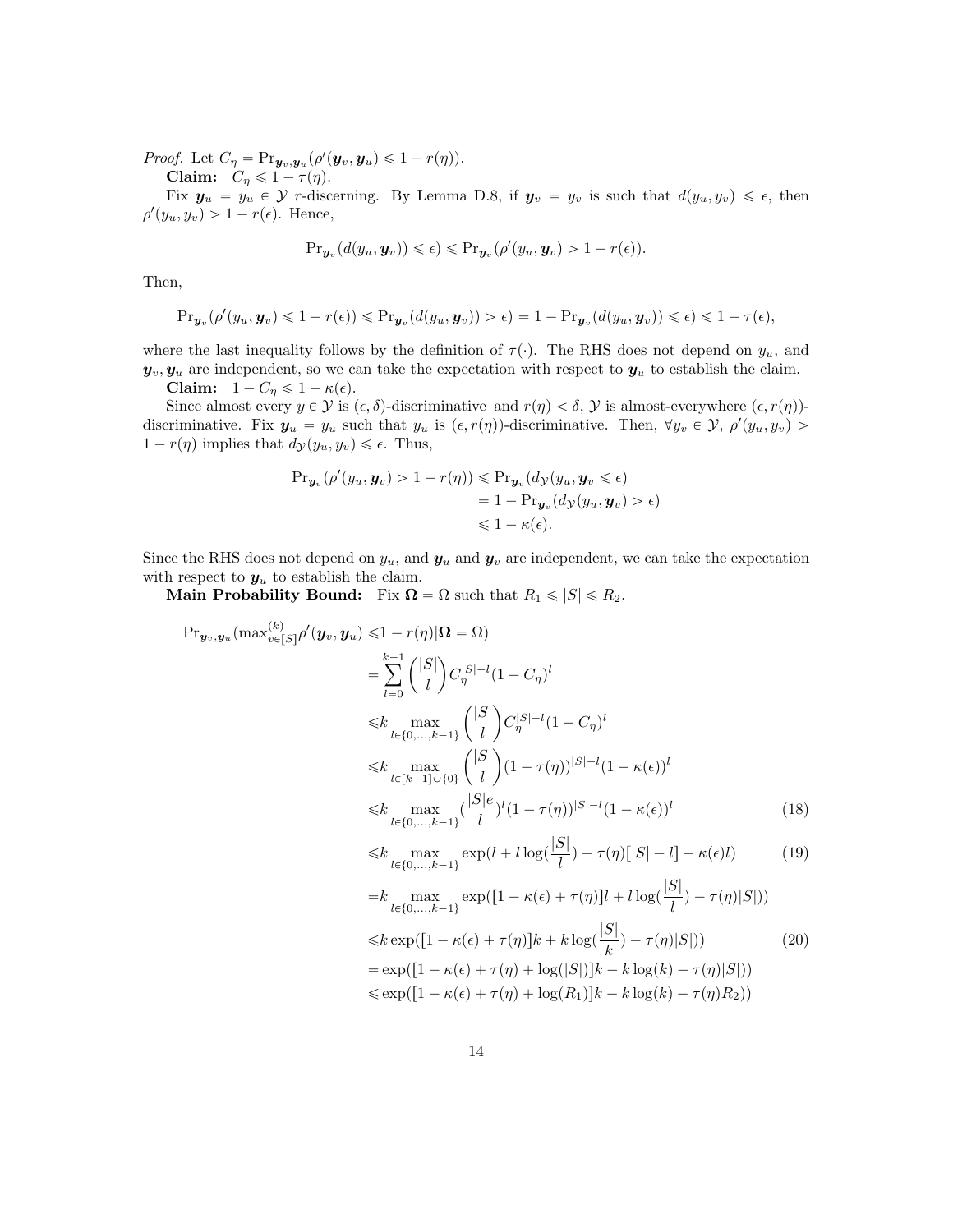where line [\(18\)](#page-13-0) follows from the the inequality  $\binom{n}{k}$  $\leqslant \left(\frac{ne}{k}\right)^k$ , line [\(19\)](#page-13-1) follows from the inequality  $(1-x) \le \exp(-x)$ , and line [\(20\)](#page-13-2) follows since  $|\widetilde{S}| \ge k$  and  $1 - \kappa(\epsilon) > 0$  by Lemma [D.3.](#page-9-0) Finally, we can take the expectation with respect to  $\Omega = \Omega$  over the set  $R_1 \leqslant |S| \leqslant R_2$  to conclude the result.  $\Box$ 

Lemma [D.10](#page-14-0) is the analogoue of Lemma [D.6](#page-10-1) for the discrete case.

<span id="page-14-0"></span>**Lemma D.10.** Consider the discrete ratings setting. Let  $u \neq v \in [n_2], i \neq j \in [n_1], \eta > 0, \beta \geq 2$ , and  $W_u^{i,j}(\beta)$  be defined as in Lemma [D.1.](#page-7-1) Then,

$$
\Pr(|R_{\boldsymbol{u},\boldsymbol{v}} - \rho'(\boldsymbol{y}_u, \boldsymbol{y}_v)| > \frac{\eta}{4} |v \in W^{i,j}_u(\beta)) \leq 2 \exp(-\frac{\eta^2}{4} \left \lfloor \frac{\beta}{2} \right \rfloor).
$$

*Proof.* Fix  $y_u = y_u$ ,  $y_v = y_v$ , and  $g_u = g_u$ ,  $g_v = g_v$ . Recall that if  $I(u, v) \neq \emptyset$ , then

$$
R_{u,v} = \frac{1}{|I(u,v)|} \sum_{(s,t) \in I(u,v)} \mathbf{1}\{[h_u(\bm{x}_s,y_u) - h_u(\bm{x}_t,y_u)][h_v(\bm{x}_s,y_v) - h_v(\bm{x}_t,y_v)] \geq 0\}.
$$

Since  $I(u, v)$  consists of pairs of indices that do not overlap, conditioned on  $y_v = y_v$ ,  $y_u = y_u$ ,  $g_u = g_u, g_v = g_v$  and any nonempty  $I(u, v)$ ,

$$
\{ \mathbf{1} \{ (g_u(f(\mathbf{x}_s, y_u)) - g_u(f(\mathbf{x}_t, y_u))) (g_v(f(\mathbf{x}_s, y_v)) - g_v(f(\mathbf{x}_t, y_v))) \geq 0 \} : (s, t) \in I(u, v) \}
$$

is a set of independent random variables. Further, each has mean  $\rho'(y_u, y_v|\mathbf{g}_u = g_u, \mathbf{g}_v = g_v)$ . Thus, by Chernoff's bound (Proposition [G.1\)](#page-20-3),

$$
\Pr(|R_{u,v} - \rho'(y_u, y_v|\mathbf{g}_u = g_u, \mathbf{g}_v = g_v)| > \frac{\eta}{4} |\mathbf{y}_u = y_u, \mathbf{y}_v = y_v, \mathbf{g}_u = g_u, \mathbf{g}_v = g_v, I(u, v))
$$
  

$$
\leq \exp(-\frac{\eta^2}{2}|I(u, v)|)
$$

When  $v \in v \in W_u^{i,j}(\beta)$ ,  $|I(u, v)| \geqslant \left| \frac{\beta}{2} \right|$ . Since the above bound holds for all  $y_u, y_v, g_u g_v$ , it follows that Z  $\mathbf{r}$ 

$$
\Pr(|R_{\boldsymbol{u},\boldsymbol{v}} - \rho'(\boldsymbol{y}_u,\boldsymbol{y}_v)| > \frac{\eta}{4}|v \in W^{i,j}_u(\beta)) \leq 2\exp(-\frac{\eta^2}{4}\left\lfloor \frac{\beta}{2}\right\rfloor).
$$

 $\Box$ 

<span id="page-14-1"></span>**Lemma D.11.** Let  $\epsilon, \delta > 0, \frac{1}{2} > \alpha > \alpha' > 0$ , and r be a positive nondecreasing function such that  $r(\frac{\epsilon}{4}) \geq \delta$  and  $r(\eta) < \frac{\delta}{2}$  for some  $\eta > 0$ . Suppose that almost every  $y \in \mathcal{Y}$  is r-discerning and  $(\frac{\epsilon}{4}, \delta)$ -discriminative. Fix  $u \in [n_2]$ ,  $i \neq j \in [n_1]$ , and  $k \leq \frac{(n_2-1)p^2}{2}$  $\frac{(-1)p}{2}$ . As in the proof of Theorem [C.1,](#page-4-0) define

$$
A = \{ |W_u^{i,j}(\beta)| \in \left[\frac{(n_2 - 1)p^2}{2}, \frac{3(n_2 - 1)p^2}{2}\right] \},\
$$
  
\n
$$
B = \{ \max_{v \in W_u^{i,j}(\beta)}^{(k)} \rho'(\mathbf{y}_u, \mathbf{y}_v) \ge 1 - \frac{\delta}{2} \},\
$$
  
\n
$$
E = \{ |f(\mathbf{x}_i, \mathbf{y}_u) - f(\mathbf{x}_j, \mathbf{y}_u)| > \epsilon \}
$$
  
\n
$$
M = \{ \exists v \in W_u^{i,j}(\beta) \text{ s.t. } \rho'(\mathbf{y}_u, \mathbf{y}_v) \ge 1 - \frac{\delta}{2} \text{ and } \exists l \in [L - 1] \text{ s.t. } \mathbf{a}_{v,l} \in (f(\mathbf{x}_j, \mathbf{y}_v), f(\mathbf{x}_i, \mathbf{y}_v)) \}.
$$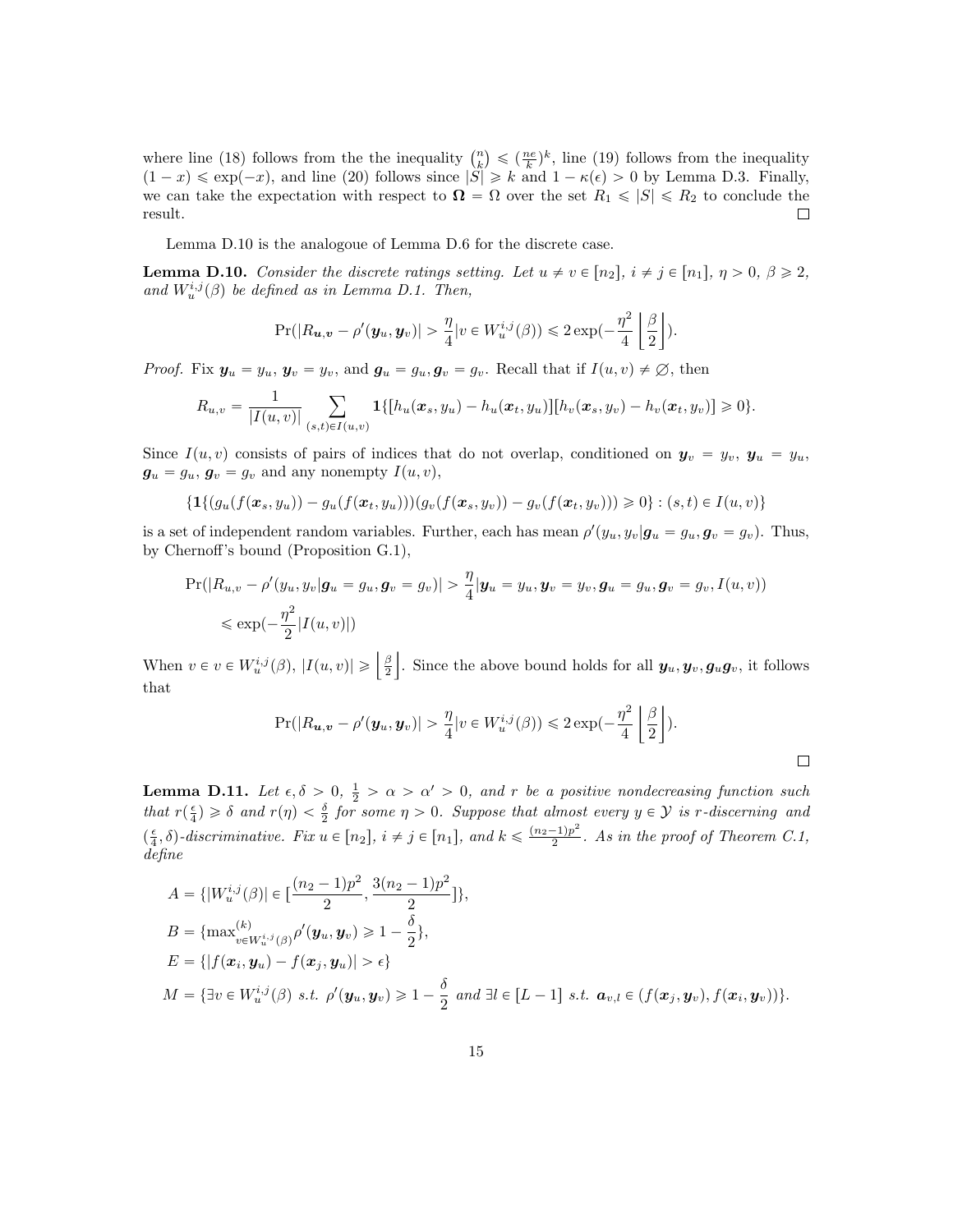Then,

$$
\Pr(M^c|A,B,E) \leqslant \exp\left(-\gamma(\frac{\epsilon}{4})k\right).
$$

*Proof.* Fix  $\{y_v = y_v\}_{v \in [n_2]}$  r-discerning and  $(\frac{\epsilon}{4}, \delta)$ -discriminative,  $\mathbf{\Omega} = \Omega$ , and  $\{\mathbf{x}_s = x_s\}_{s \in [n_1]}$  such that  $A \cap B \cap E$  holds. Let  $R = \{v \in [n_2] \setminus \{u\} : v \in W_u^{i,j}(\beta) \text{ and } \rho'(y_u, y_v) \geq 1 - \frac{\delta}{2}\}$ . Events A and B imply that  $|R| \geq k$ . Since  $y_u$  is  $(\frac{\epsilon}{4}, \delta)$ -discriminative and for all  $v \in R$ ,  $\rho'(y_u, y_v) \geq 1 - \frac{\delta}{2}$ , it follows that for all  $v \in R$ ,  $y_v \in B_{\frac{\epsilon}{4}}(y_u)$ .

By  $E$ ,  $|f(x_i, y_u) - f(x_j, y_u)| > \epsilon$ . Suppose that  $f(x_i, y_u) > f(x_j, y_u) + \epsilon$  (the other case is similar). Then, by Lipschitzness of f, for all  $v \in R$ 

$$
f(x_j, y_v) \leq f(x_j, y_u) + \frac{\epsilon}{4} < f(x_i, y_u) - \frac{3}{4}\epsilon \leq f(x_i, y_v) - \frac{\epsilon}{2}.
$$

Thus, for all  $v \in R$ ,  $(f(x_j, y_v), f(x_i, y_v))$  is an open interval of length at least  $\frac{\epsilon}{2}$ . Fix  $v' \in [n_2] \setminus \{u\}$ . Since  $R$  is a finite set, the following is well-defined:

$$
I := \underset{J \in \{ (f(x_j, y_v), f(x_i, y_v)) : v \in R \}}{\arg \min} \Pr_{\{a_{v',l}\}_{l \in [L-1]} } (\exists l \in [L-1] \text{ s.t. } a_{v',l} \in J).
$$
 (21)

Then,

$$
\Pr_{\{a_{v,l}\}}(\forall v \in R, \forall l \in [L-1], a_{v,l} \notin (f(x_j, y_v), f(x_i, y_v)) | \{y_v = y_v\}_{v \in [n_2]}, \Omega = \Omega, \{x_s = x_s\}_{s \in [n_2]})
$$

$$
= \Pr_{\{a_{v,l}\}}(\forall v \in R, \forall l \in [L-1], a_{v,l} \notin (f(x_j, y_v), f(x_i, y_v))) \tag{22}
$$

$$
\leqslant \Pr_{\{a_{v,l}\}}(\forall v \in R, \forall l \in [L-1], \, a_{v,l} \notin I)
$$
\n
$$
(23)
$$

$$
= \Pr_{\{a_{v',l}\}_{l \in [L-1]}} (\forall l \in [L-1], \, a_{v',l} \notin I)^k \tag{24}
$$

$$
= [1 - \Pr_{\{\boldsymbol{a}_{v',l}\}_{l \in [L-1]}} (\exists l \in [L-1] \text{ s.t. } \boldsymbol{a}_{v',l} \in I)]^k
$$
  
\$\leq (1 - \gamma(\frac{\epsilon}{4}))^k\$ (25)

$$
\leqslant \exp\left(-\gamma\left(\frac{\epsilon}{4}\right)k\right). \tag{26}
$$

Line [\(22\)](#page-15-1) follows from the independence of  $\{y_v\}_{v \in [n_2]}$ ,  $\Omega$ , and  $\{x_s\}_{s \in [n_1]}$  from  $\{a_{v,l}\}_{v \in [n_2], l \in [L-1]}$ . Line [\(23\)](#page-15-2) follows from the definition of I in line [\(21\)](#page-15-3) and because the monotonic functions  $\{g_v\}_{v\in[n_2]}$ are identically distributed. Line [\(24\)](#page-15-4) follows since  $\{g_v\}_{v\in R}$  are i.i.d., line [\(25\)](#page-15-5) follows from the definition of  $\gamma$ , and line [\(26\)](#page-15-6) follows from the inequality  $1 - x \leq \exp(-x)$ . Note that since  $\mathcal{P}_{\mathcal{G}}$  is diverse by hypothesis, by Lemma [D.3,](#page-9-0)  $\gamma(\frac{\epsilon}{4}) > 0$ .

Since  $\{\bm y_v\}_{v\in[n_2]},$   $\Omega\cup\{\bm x_s\}_{s\in[n_1]},$  and  $\{\bm a_{v,l}\}_{v\in[n_2],l\in[L-1]}$  are independent and almost every  $y\in\mathcal{Y}$  is r-discerning and  $(\frac{\epsilon}{4}, \delta)$ -discriminative, taking the expectation of line [\(26\)](#page-15-6) with respect to  $\{y_v\}_{v\in[n_2]}$ ,  $\Omega$ , and  $\{x_s\}_{s \in [n_1]}$  over  $A \cap B \cap E$  finishes the proof.

<span id="page-15-6"></span><span id="page-15-5"></span><span id="page-15-4"></span><span id="page-15-3"></span><span id="page-15-2"></span><span id="page-15-1"></span>
$$
\qquad \qquad \Box
$$

Lemma [D.12](#page-15-0) gives a bound on the probability of  $D_{u,i,j}^{\epsilon}$  conditional on  $A \cap B \cap C \cap E \cap M$ (defined in the proof of Theorem [C.1\)](#page-4-0).

<span id="page-15-0"></span>**Lemma D.12.** Under the setting described in Theorem [C.1,](#page-4-0) let  $u \in [n_2]$  and  $i \neq j \in [n_1]$ . Then,

$$
Pr(D_{u,i,j}^{\epsilon}|A, B, C, E, M) = 0.
$$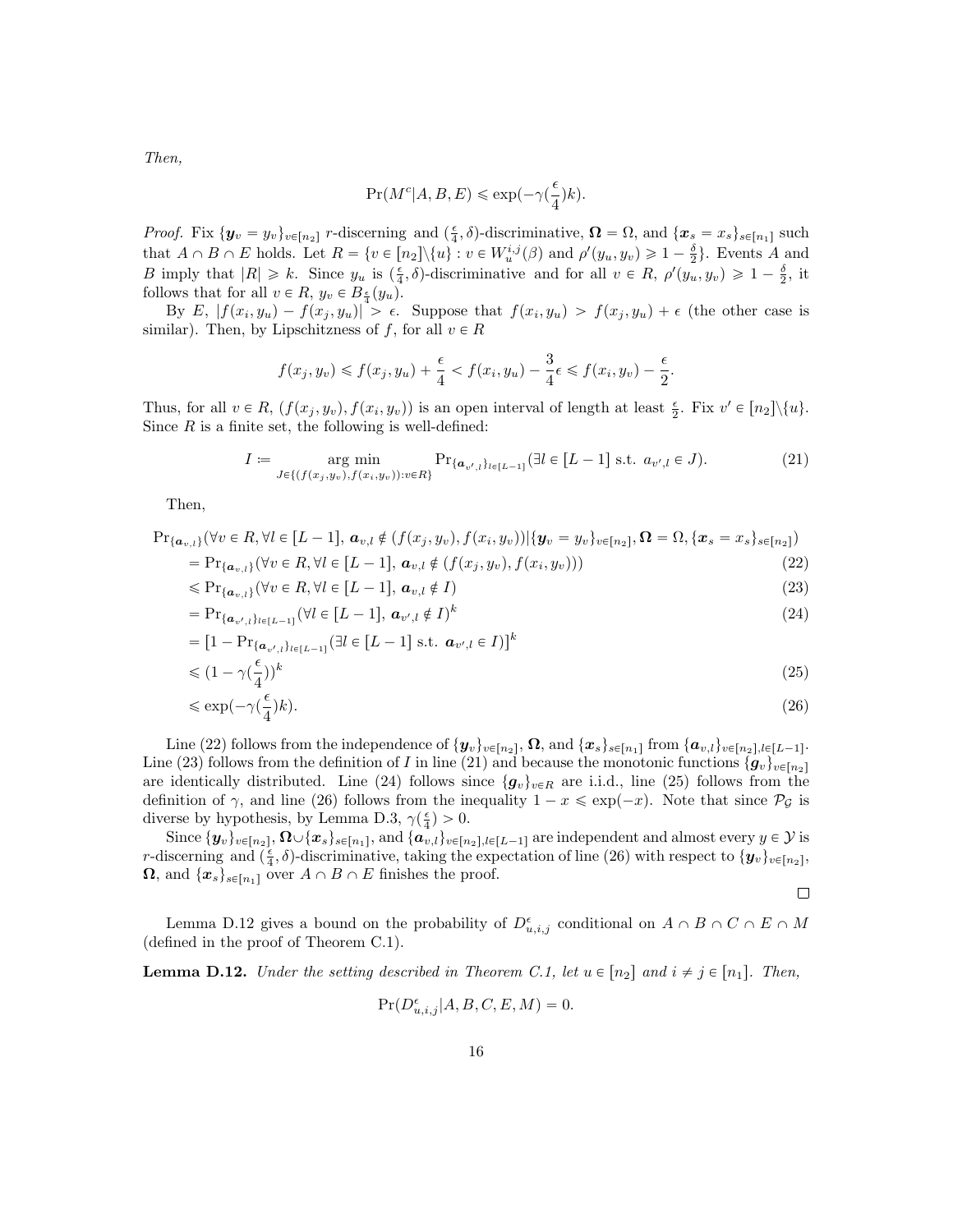Proof. Define the sets

$$
E_1 = \{f(\boldsymbol{x}_i, \boldsymbol{y}_u) + \epsilon < f(\boldsymbol{x}_j, \boldsymbol{y}_u)\}
$$
\n
$$
E_2 = \{f(\boldsymbol{x}_i, \boldsymbol{y}_u) > f(\boldsymbol{x}_j, \boldsymbol{y}_u) + \epsilon\}.
$$

Then, by the union bound and the law of total probability,

$$
Pr(D_{u,i,j}^{\epsilon}|A, B, C, E, M) \leq Pr(PR(u,i,j,\beta,k) = 1 \cap E_1|A, B, C, E, M) + Pr(PR(u,i,j,\beta,k) = 0 \cap E_2|A, B, C, E, M) \leq Pr(PR(u,i,j,\beta,k) = 1|A, B, C, E_1, M) + Pr(PR(u,i,j,\beta,k) = 0|A, B, C, E_2, M).
$$

The argument for bounding each of these terms is similar, so we only bound  $Pr(PR(u, i, j, \beta, k))$  $1|A, B, C, E_1, M$ .

Fix  $\{y_v = y_v\}_{v \in [n_2]}$  r-discerning and  $(\frac{\epsilon}{4}, \delta)$ -discriminative,  $\{x_s = x_s\}_{s \in [n_1]}$ ,  $\Omega = \Omega$ , and  $\{a_{v,l} =$  $a_{v,l}\}_{v\in[n_2],l\in[L-1]}$  such that  $A\cap B\cap C\cap E_1\cap M$  occurs . We claim that the set V in Pairwise-Rank consists of  $v_1, \ldots, v_k \in W_u^{i,j}(\beta)$  such that for all  $l \in [k]$ ,  $y_{v_l} \in B_{\frac{\epsilon}{4}}(y_u)$ . The event B implies that there are  $v_1, \ldots, v_k$  such that for all  $l \in [k]$ ,  $\rho'(y_u, y_{v_l}) \geq 1 - \frac{\delta}{2}$ . Then, since  $y_u$  is  $(\frac{\epsilon}{4}, \delta)$ -discriminative, it follows that  $y_{v_1}, \ldots, y_{v_k} \in B_{\frac{\epsilon}{4}}(y_u)$ . Suppose that  $w \in W^{i,j}_u(\beta)$  such that  $y_w \in B_{\frac{\epsilon}{4}}(y_u)^c$ . Then, since  $y_u$  is  $(\frac{\epsilon}{4}, \delta)$ -discriminative, it follows that that  $\rho'(y_u, y_w) < 1 - \delta$ . Then, for all  $l \in [k]$ ,

$$
R_{w,u} \leqslant \rho'(y_w, y_u) + \frac{\delta}{4}
$$
\n
$$
< 1 - \frac{3}{4}\delta
$$
\n
$$
\leqslant \rho'(y_u, y_{v_l}) - \frac{\delta}{4}
$$
\n
$$
\leqslant R_{u,v_l} \tag{28}
$$

<span id="page-16-2"></span><span id="page-16-1"></span><span id="page-16-0"></span>.

where lines [\(27\)](#page-16-0) and [\(28\)](#page-16-1) follow by event C and  $v_l, w \in W_u^{i,j}(\beta)$ . Thus, Pairwise-Rank selects  $v_1, \ldots, v_k \in W_u^{i,j}(\beta)$  such that for all  $l \in [k]$ ,  $y_{v_l} \in B_{\frac{\epsilon}{4}}(y_u)$ . Thus, the claim follows.

Event  $E_1$  implies that  $f(x_i, y_u) + \epsilon < f(x_j, y_u)$ . Fix  $l \in [k]$ . Then, by the Lipschitzness of f,

$$
f(x_i, y_{v_l}) \le f(x_i, y_u) + \frac{\epsilon}{4} < f(x_j, y_u) - \frac{3\epsilon}{4} \le f(x_j, y_{v_l}) - \frac{\epsilon}{2}
$$

Hence,  $\forall l \in [k]$ ,  $f(x_i, y_{v_l}) + \frac{\epsilon}{2} < f(x_j, y_{v_l})$  and  $h_{v_l}(x_i, y_{v_l}) \leq h_{v_l}(x_j, y_{v_l})$ . Then, event M implies that there is some  $l \in [k]$  such that  $h_{v_l}(x_i, y_{v_l}) < h_{v_l}(x_j, y_{v_l})$ . Thus, the majority vote outputs the correct result. Thus,

$$
\Pr(\Pr(u, i, j, \beta, k) = 1 | A, B, C, E_1, M, \n\{y_v = y_v\}_{v \in [n_2],} \{\boldsymbol{x}_s = x_s\}_{s \in [n_1]}, \n\Omega = \Omega, \{\boldsymbol{a}_{v,l} = a_{v,l}\}_{v \in [n_2], l \in [L-1]}) = 0.
$$
\n(29)

Since line [\(29\)](#page-16-2) holds for all  $\{y_v\}_{v \in [n_2]}$  r-discerning and  $(\frac{\epsilon}{4}, \delta)$ -discriminative,  $\{a_{v,l}\}_{v \in [n_2], l \in [L-1]}$ ,  $\{x_s\}_{s\in[n_1]}, \Omega$  conditioned on the set the set  $A \cap B \cap C \cap E_1 \cap M$  and almost every  $y \in Y$  is r-discerning and  $(\frac{\epsilon}{4}, \delta)$ -discriminative, the result follows.  $\Box$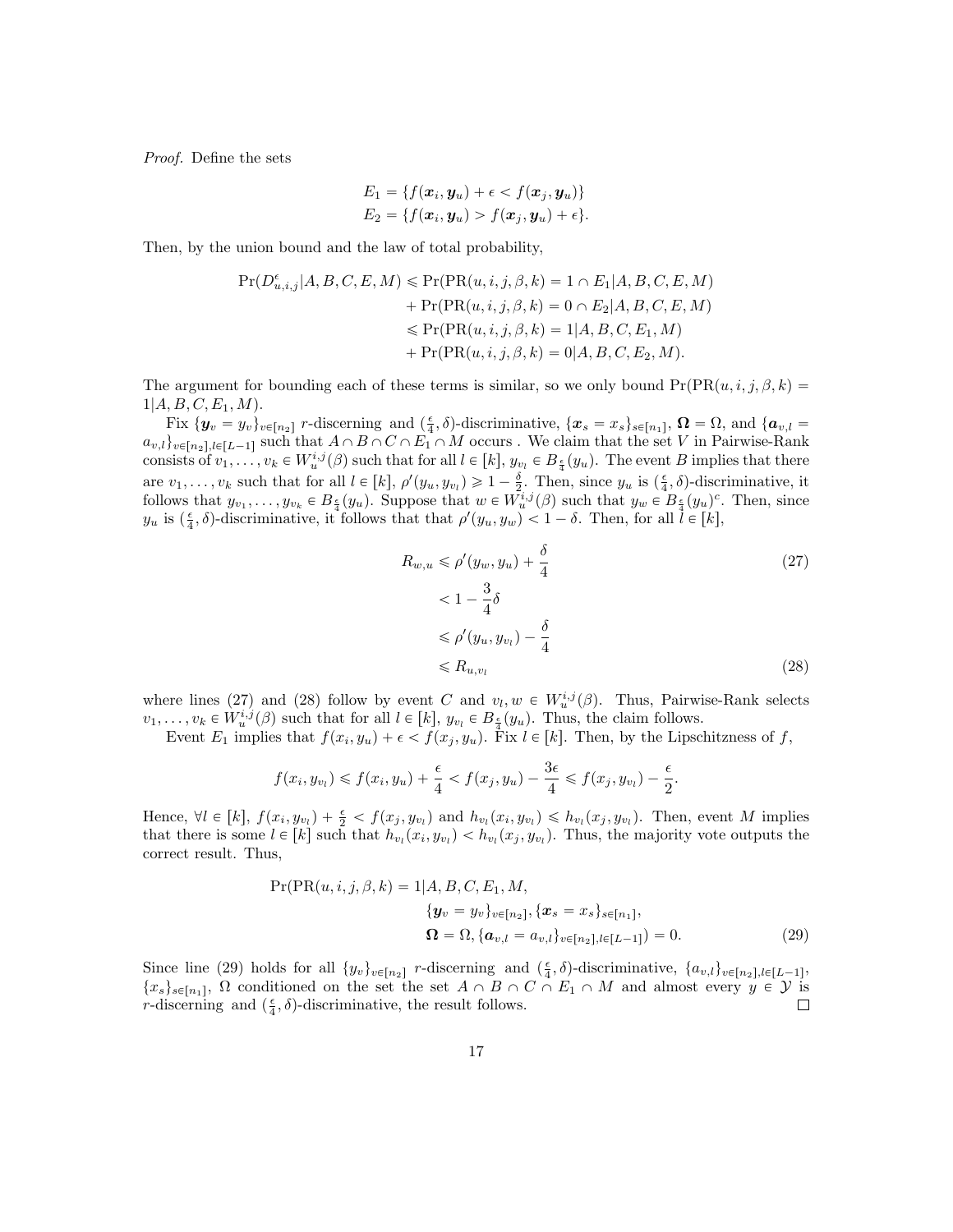# <span id="page-17-0"></span>E Proofs for Section [6](#page-19-0)

*Proof of Theorem [3.](#page-0-1)* By compactness of  $\mathcal{Y}$ , there exists a finite subcover  $\{C_1, \ldots, C_n\}$  of  $\mathcal{Y}$  where each open ball  $C_i$  has diameter  $\frac{\epsilon}{2}$ . Since by assumption, for all  $r > 0$  and  $y \in \mathcal{Y}, \mathcal{P}_{\mathcal{Y}}(B_r(y)) > 0$ , we have that  $\mathcal{P}_{\mathcal{Y}}(C_i) > 0$  for all  $i = 1, ..., n$ . Let  $Q_{n_2}$  denote the event that for every  $l \in [n]$  and  $i, j \in [n_1],$  there exists  $u \in [n_2]$  such that  $y_u \in C_l$  and we observe  $(i, u) \in \Omega$  and  $(j, u) \in \Omega$ . Since  $p > 0$ , as  $n_2 \longrightarrow \infty$ ,  $Pr(Q_{n_2}) \longrightarrow 1$ .

Let  $\{\boldsymbol{x}_i = x_i\}_{i \in [n_1]}, \ \{y_u = y_u\}_{u \in [n_2]}, \text{ and } \boldsymbol{\Omega} = \Omega \text{ such that } Q_{n_2} \text{ occurs. Let } \sigma \in \mathcal{S}^{n_1 \times n_2} \text{ be an }$  $\frac{\epsilon}{2}$ -consistent minimizer of  $\widehat{\text{dis}}(\cdot, H)$  over the sample. Towards a contradiction, suppose there exists  $y_u$  and  $i \neq j \in [n_1]$  such that  $\sigma(i, u) < \sigma(j, u)$ ,  $h_u(x_i, y_u) > h_u(x_j, y_u)$ , and  $f(x_i, y_u) > f(x_j, y_v) + \epsilon$ . Without loss of generality, suppose that  $y_u \in C_1$ .

Since  $Q_{n_2}$  occurs by assumption, there exists  $v \in [n_2]$  such that  $y_v \in C_1$  and  $(i, v), (j, v) \in \Omega$ . Since  $\sigma$  is an  $\frac{\epsilon}{2}$ -consistent collection of rankings and the diameter of  $C_1$  is  $\frac{\epsilon}{2}$ ,  $\sigma$  gives the same ranking to  $y_u$  and  $y_v$ . Then, since  $\sigma(i, u) < \sigma(j, u)$ , it follows that  $\sigma(i, v) < \sigma(j, v)$ . By Lipschitzness of  $f$ ,

$$
f(x_i, y_v) \ge f(x_i, y_u) - \frac{\epsilon}{2} > f(x_j, y_u) + \frac{\epsilon}{2} \ge f(x_j, y_v).
$$
\n(30)

Since  $g_v$  is strictly increasing, line [\(30\)](#page-17-1) implies that  $h_v(x_i, y_v) > h_v(x_j, y_v)$ . Thus,  $\sigma$  is not a minimizer of dis $(\cdot, H)$ –a contradiction. Thus,  $\forall u \in [n_2]$  and  $i \neq j \in [n_1]$  if  $\sigma(i, u) < \sigma(j, u)$  and  $h_u(x_i, y_u) > h_u(x_j, y_u)$ , then  $f(x_i, y_u) \leq f(x_j, y_u) + \epsilon$ , implying that  $dis_{\epsilon}(\sigma, H) = 0$ .  $\Box$ 

*Proof of Theorem [4.](#page-0-1)* Fix  $\{x_i = x_i\}_{i \in [n_1]}$ . By compactness of  $\mathcal{Y}$ , there exists a finite subcover  $\{C_1,\ldots,C_n\}$  of  $\mathcal Y$  where each open ball  $C_i$  has diameter  $\frac{\epsilon}{8}$ . For every  $l \in [n]$ , fix  $z_l \in C_l$  and define  $P_l = \{(i, j) : f(x_i, z_l) > f(x_j, z_l) + \frac{\epsilon}{2}\}.$ 

Fix  $l \in [n]$  and  $(i, j) \in P_l$ . Let  $Q_{n_2}^{l,i,j}$  denote the event that there exists  $y_u \in C_l$  with  $(i, u), (j, u) \in$  $\Omega$  and  $a_{u,q} \in (f(x_j, y_u), f(x_i, y_u))$  for some  $q \in [L - 1]$ . Further, define

<span id="page-17-1"></span>
$$
Q_{n_2} = \cap_{l \in [n], (i,j) \in P_l} Q_{n_2}^{l, i, j}.
$$

Observe that by the Lipschitzness of f, for every  $z \in C_l$ , if  $(i, j) \in P_l$ , then  $f(x_i, z) > f(x_j, z) + \frac{\epsilon}{4}$ . Since *n* is fixed and finite,  $|P_1|$  is fixed and finite, and the probability of observing a rating, *p*, is fixed, there exists a positive constant  $C > 0$  such that  $\Pr_{\mathbf{y}_u,\mathbf{\Omega}}(Q_{n_2}^{l,i,j} | \{\mathbf{x}_s = x_s\}_{s \in [n_1]}) \geq C$ . Thus,  $Pr(Q_{n_2}^{l,i,j} | {\mathbf{x}_s = x_s}_{s \in [n_1]}) \longrightarrow 1$  as  $n_2 \longrightarrow \infty$ . Then, by the union bound,

$$
\lim_{n_2 \to \infty} \Pr_{\mathbf{y}_u, \Omega}([\mathcal{Q}_{n_2}]^c | \{\mathbf{x}_s = x_s\}_{s \in [n_1]}) \le \lim_{n_2 \to \infty} n \binom{n_1}{2} \Pr_{\mathbf{y}_u, \Omega}([\mathcal{Q}_{n_2}^{l, i, j}]^c | \{\mathbf{x}_s = x_s\}_{s \in [n_1]})
$$
  
= 0.

Since  $\mathbb{E}[\mathbf{1}{Q_{n_2}}|{\x_i}_{i\in[n_1]}] \leq 1$ , by the dominated convergence theorem,

$$
\lim_{n_2 \to \infty} \Pr(Q_{n_2}) = \lim_{n_2 \to \infty} \mathbb{E}_{\{\boldsymbol{x}_i\}} \mathbb{E}[\mathbf{1}\{Q_{n_2}\}|\{\boldsymbol{x}_i\}_{i \in [n_1]}]
$$

$$
= \mathbb{E}_{\{\boldsymbol{x}_i\}} \lim_{n_2 \to \infty} \mathbb{E}[\mathbf{1}\{Q_{n_2}\}|\{\boldsymbol{x}_i\}_{i \in [n_1]}]
$$

$$
= 1
$$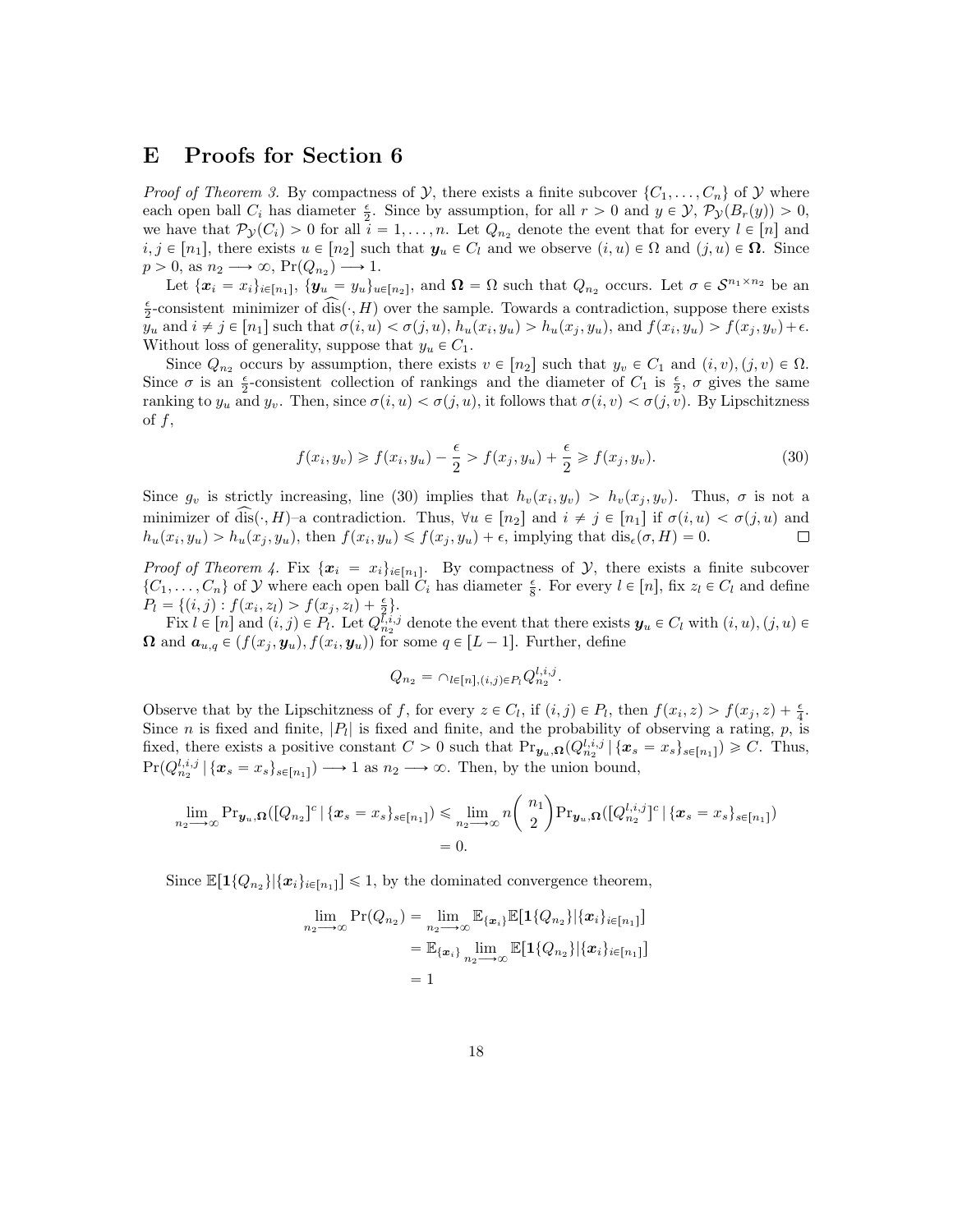Now, condition on  $\{x_i = x_i\}_{i \in [n_1]}, \{y_u = y_u\}_{u \in [n_2]}, \Omega = \Omega, \{a_{u,l} = a_{u,l}\}_{u \in [n_2], l \in [L-1]}$  such that  $Q_{n_2}$  happens. Let  $\sigma \in \mathcal{S}^{n_1 \times n_2}$  be an  $\frac{\epsilon}{8}$ -consistent minimizer of dis $(\cdot, H)$ . Towards a contradiction, suppose there exists  $y_u$  and  $i \neq j \in [n_1]$  such that  $\sigma(i, u) < \sigma(j, u)$ ,  $h_u(x_i, y_u) > h_u(x_j, y_u)$ , and  $f(x_i, y_u) > f(x_j, y_v) + \epsilon$ . Without loss of generality, suppose that  $y_u \in C_1$ . We have that  $(i, j) \in P_1$ since

$$
f(x_i, z_1) \ge f(x_i, y_u) - \frac{\epsilon}{8}
$$
  
\n
$$
\ge f(x_j, y_u) + \frac{7}{8}\epsilon
$$
  
\n
$$
\ge f(x_j, z_1) + \frac{3}{4}\epsilon.
$$

Therefore, the event  $Q_{n_2}$  implies that there exists  $y_v \in C_1$  such that  $(i, v), (j, v) \in \Omega$  and there exists  $a_{v,q} \in (f(x_j, y_v), f(x_i, y_v))$ . By the Lipschitzness of f,  $f(x_j, y_v) < f(x_i, y_v)$ , so that  $h(x_j, y_v) < h(x_i, y_v)$ . Since  $\sigma$  is  $\frac{\epsilon}{8}$ -consistent,  $\sigma(i, v) < \sigma(j, v)$ . But, then  $\sigma$  is not a minimizer of dis $(x, H)$  over the sample–a contradiction. Thus,  $\forall u \in [n_2]$  and  $i \neq j \in [n_1]$  if  $\sigma(i, u) < \sigma(j, u)$  and  $\Box$  $h_u(x_i, y_u) > h_u(x_j, y_u)$ , then  $f(x_i, y_u) \leq f(x_j, y_u) + \epsilon$ , implying that  $dis_{\epsilon}(\sigma, H) = 0$ .

*Proof of Theorem [5.](#page-0-1)* Let  $x_1 = x_1, \ldots, x_{n_1} = x_{n_1}, y_1 = y_1, \ldots, y_{n_2} = y_{n_2}$ . Towards a contradiction, suppose that  $\sigma$  is not an  $\epsilon$ -consistent collection of rankings over T. Then, there exists  $i, j \in [n_1]$ and  $u, v \in [n_2]$  such that  $(i, j, u), (i, j, v) \in T$  and

$$
d_{\mathcal{Y}}(y_u, y_v) \le \epsilon,\tag{31}
$$

<span id="page-18-6"></span><span id="page-18-1"></span><span id="page-18-0"></span>
$$
\sigma(j, u) < \sigma(i, u),\tag{32}
$$

$$
\sigma(j, v) > \sigma(i, v). \tag{33}
$$

Further, by definition of  $T$ ,

$$
|f(x_j, y_u) - f(x_i, y_u)| > \epsilon \tag{34}
$$

$$
|f(x_i, y_v) - f(x_j, y_v)| > \epsilon.
$$
\n(35)

$$
h(x_i, y_u) \neq h(x_j, y_u) \tag{36}
$$

$$
h(x_i, y_v) \neq h(x_j, y_v) \tag{37}
$$

Since  $dis_{\epsilon}(\sigma, H) = 0$  by hypothesis, and by inequalities [\(32\)](#page-18-0), [\(33\)](#page-18-1), [\(34\)](#page-18-2), [\(35\)](#page-18-3), [\(36\)](#page-18-4), and [\(37\)](#page-18-5) it follows that  $h(x_j, y_u) < h(x_i, y_u)$  and  $h(x_i, y_v) < h(x_j, y_v)$ . Thus, by monotonicity of  $g_u, g_v$ ,

$$
\epsilon + f(x_j, y_u) < f(x_i, y_u), \\
\epsilon + f(x_i, y_v) < f(x_j, y_v).
$$

Then,

$$
f(x_i, y_u) - f(x_i, y_v) = f(x_i, y_u) - f(x_j, y_u) + f(x_j, y_u) - f(x_j, y_v) + f(x_j, y_v) - f(x_i, y_v)
$$
  
> 2 $\epsilon$  +  $f(x_j, y_u) - f(x_j, y_v)$ .

Then, rearranging the above equation and applying the Lipschitzness of  $f$ , we have that

$$
2\epsilon < f(x_j, y_v) - f(x_j, y_u) + f(x_i, y_u) - f(x_i, y_v) \le 2d_{\mathcal{Y}}(y_v, y_u),
$$

which contradicts inequality  $(31)$ .

<span id="page-18-5"></span><span id="page-18-4"></span><span id="page-18-3"></span><span id="page-18-2"></span> $\Box$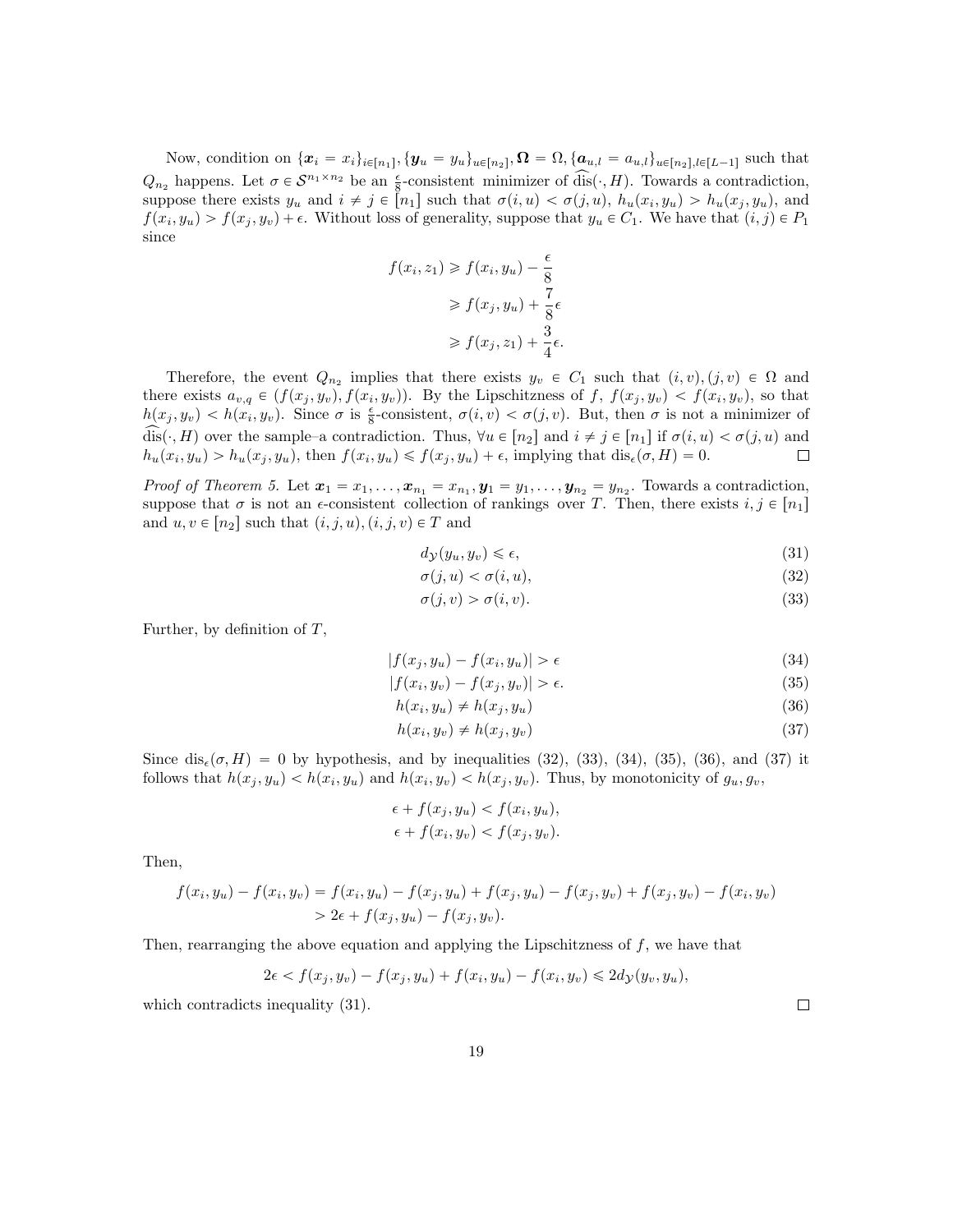### <span id="page-19-0"></span>F Proof of Proposition [2](#page-0-1) and other Results

In the following proposition, we give a simple illustrative example of a 1-Lipschitz function that is  $(\epsilon, \delta)$ -discriminative and r-discerning.

**Proposition F.1.** Let  $\mathcal{X} = [0, 1], \mathcal{Y} = [0, 1], \mathcal{P}_{\mathcal{X}}$  be the Lebesgue measure over  $\mathcal{X}$ , and  $\mathcal{P}_{\mathcal{Y}}$  be the Lebesgue measure over Y. Suppose that for all  $u \in [n_2]$ ,  $g_u$  is strictly increasing. Consider the function

$$
f(x,y) = \begin{cases} x & \text{: } x \in [0,y] \\ y-x & \text{: } x \in (y,1] \end{cases}
$$

Then, for all  $1 > \epsilon > 0$ , every  $y \in \mathcal{Y}$  is  $(\epsilon, \epsilon^2)$ -discriminative. Further, there exists a positive nondecreasing r such that  $\lim_{r\to 0} r(z) = 0$  and every  $y \in Y$  is r-discerning.

*Proof.* Let  $\epsilon \in (0, 1)$  and suppose that  $|y_1 - y_2| = \epsilon$ . Without loss of generality, suppose that  $y_1 < y_2$ . Then, when  $x_1 < x_2 \in (y_1, y_1 + \epsilon)$ ,  $f(x_1, y_1) > f(x_2, y_1)$  and  $f(x_1, y_2) < f(x_2, y_2)$ . Since  $g_u$  is strictly increasing,  $h_1(x_1, y_1) > h_1(x_2, y_1)$  and  $h_2(x_1, y_2) < h_2(x_2, y_2)$ . Since  $\mathcal{P}_{\mathcal{X}} \times \mathcal{P}_{\mathcal{X}}((y_1, y_1 + y_2))$  $\epsilon$   $\times$   $(y_1, y_1 + \epsilon)$  =  $\epsilon^2$ , it follows that  $\rho(y_1, y_2)$  < 1 -  $\epsilon^2$ .

Clearly, there exists a positive nondecreasing r such that  $\lim_{r\to 0} r(z) = 0$  and every  $y \in Y$  is r-discerning. □

This example can easily be generalized to  $f(x, y) = ||x - y||_2$ . The following proposition shows that by adding a dimension, the model  $f(x, y) = x^t y$  with  $x, y \in \mathbb{R}^d$  is a special case of the model  $f(\tilde{x}, \tilde{y}) = \|\tilde{x} - \tilde{y}\|_2$  with  $\tilde{x}, \tilde{y} \in \mathbb{R}^{d+1}$ . A similar construction in the other direction exists.

**Proposition F.2.** Let  $x_1, \ldots, x_{n_1} \in \mathbb{R}^d$  and  $y_1, \ldots, y_{n_2} \in \mathbb{R}^d$ . There exist  $\tilde{x}_1, \ldots, \tilde{x}_{n_1} \in \mathbb{R}^{d+1}$ and  $\tilde{\mathbf{y}}_1, \ldots, \tilde{\mathbf{y}}_{n_2} \in \mathbb{R}^{d+1}$  such that  $\forall u \in [n_2]$  and  $\forall i \neq j \in [n_1]$ ,  $\mathbf{x}_i^t \mathbf{y}_u > \mathbf{x}_j^t \mathbf{y}_u$  if and only if  $\left\|{\tilde{x}}_i-{\tilde{y}}_u\right\|_2 > \left\|{\tilde{x}}_j-{\tilde{y}}_u\right\|_2.$ 

*Proof.* Let  $B = \max_{i \in [n_1]} ||x_i||_2$ . For all  $i \in [n_1]$ , there exists  $\gamma_i \geq 0$  such that  $\tilde{x}_i := (x_i^t, \gamma_i)^t$  and  $\|\tilde{x}_i\|_2 = B$  (by continuity and monotonicity of  $\|\cdot\|_2$ ). For all  $u \in [n_2]$ , define  $\tilde{y}_u = (-y_u^t, 0)^t$ . Fix  $u \in |n_2|$  and  $i \neq j \in |n_1|$ . Then,

$$
\begin{aligned} \|\tilde{x}_i - \tilde{y}_u\|_2^2 - \|\tilde{x}_j - \tilde{y}_u\|_2^2 &= \|\tilde{x}_i\|_2^2 + \|\tilde{y}_u\|_2^2 - 2\tilde{x}_i^t\tilde{y}_u - (\|\tilde{x}_j\|_2^2 + \|\tilde{y}_u\|_2^2 - 2\tilde{x}_j^t\tilde{y}_u) \\ &= -2\tilde{x}_i^t\tilde{y}_u + 2\tilde{x}_j^t\tilde{y}_u \\ &= \boldsymbol{x}_i^t\boldsymbol{y}_u - \boldsymbol{x}_j^t\boldsymbol{y}_u. \end{aligned}
$$

The result follows.

*Proof of Proposition [2.](#page-0-1)* 1. Consider a fixed  $y \in \mathcal{Y}$ . Fix  $x_2 = x_2 \in \mathcal{X}$ . Then,

$$
\begin{aligned} \Pr_{\mathbf{x}_1}(|\|\mathbf{x}_1 - \mathbf{y}\|_2 - \|\mathbf{x}_2 - \mathbf{y}\|_2| &\le 2\epsilon) \le \Pr_{\mathbf{x}_1}(\mathbf{x}_1 \in B_{\|\mathbf{x}_2 - \mathbf{y}\| + 2\epsilon}(\mathbf{y}) \setminus B_{\|\mathbf{x}_2 - \mathbf{y}\| - 2\epsilon}(\mathbf{y})) \\ &\le \sup_{\mathbf{z} \in [0,2]} \mathcal{P}_{\mathcal{X}}(B_{\mathbf{z}}(\mathbf{y}) \setminus B_{\mathbf{z} - 4\epsilon}(\mathbf{y})) \\ &= r(\epsilon) \end{aligned}
$$

 $\Box$ 

Taking the expectation with respect to  $x_2$  establishes the first part of this result.